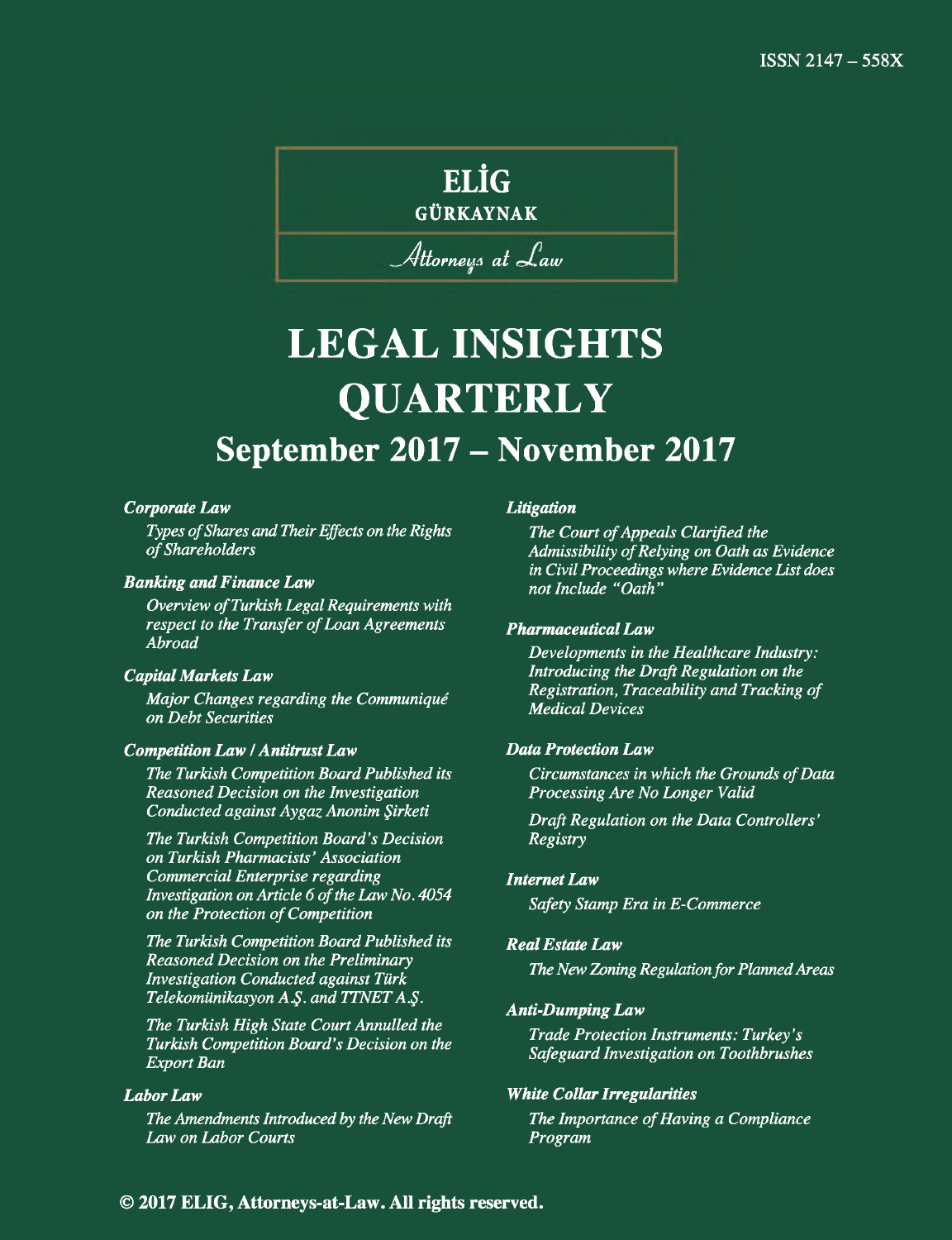# **LEGAL INSIGHTS QUARTERLY September 2017 - November 2017**

This collection of essays provided by ELIG, Attomeys-at-Law, is intended only for informational purposes. It should not be construed as legal advice. We would be pleased to provide additional information or advice if desired.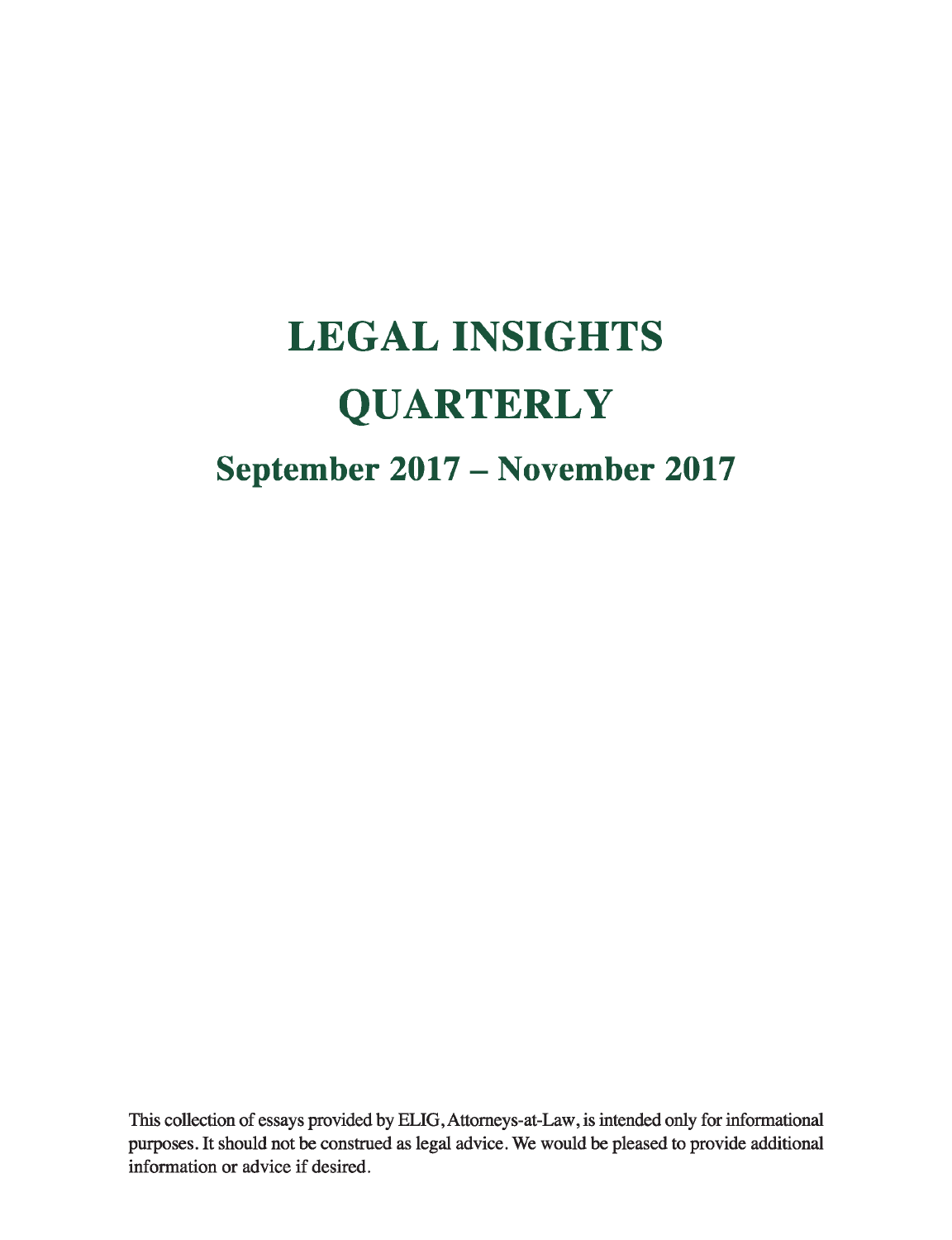

Eylül / September, İstanbul

**Yayın Türü / Type of Publication** Yerel Süreli / Local Periodical

**ELİG Ortak Avukat Bürosu adına Yayın Sahibi, Sorumlu Müdür / Owner and Liable Manager on behalf of ELIG, Attorneys-at-Law**

Av. Gönenç Gürkaynak Çitlenbik Sokak No: 12, Yıldız Mahallesi Beşiktaş 34349, ISTANBUL, TURKEY

#### **Basımcı / Publisher**

Detay Mat. San. Tic. Ltd. Şti.

ISSN 2147 - 558X

#### **Preface to the September 2017 Issue**

In this issue, the capital markets law section discusses certain changes that were introduced to the Communiqué on Debt Securities by the Capital Markets Board of Turkey.

On the competition law front, this issue explores, among other topics, the Turkish Competition Board's reasoned decision concerning whether the actions of the Turkish Pharmacists' Association and the Turkish Pharmacists' Association Commercial Enterprise constitute abusive conduct within the meaning of Article 6 of the Law No. 4054.

The labor law section reviews and discusses the changes that the Draft Law on Labor Courts may bring to the Turkish labor law landscape, particularly the change with regard to mandatory mediation.

The data protection law section sheds light on the changes that may come into effect due to the Draft Regulation on the Erasure, Destruction, or Anonymization of Personal Data and the Draft Regulation on the Data Controllers' Registry.

Finally, on the white collar irregularities front, this issue highlights the importance of having a compliance program, both for companies that are under the jurisdiction of the FCPA and also for those outside of it.

This issue of the Legal Insights Quarterly addresses these and several other topical legal and practical developments, all of which we hope will provide useful guidance to our readers.

*September 2017*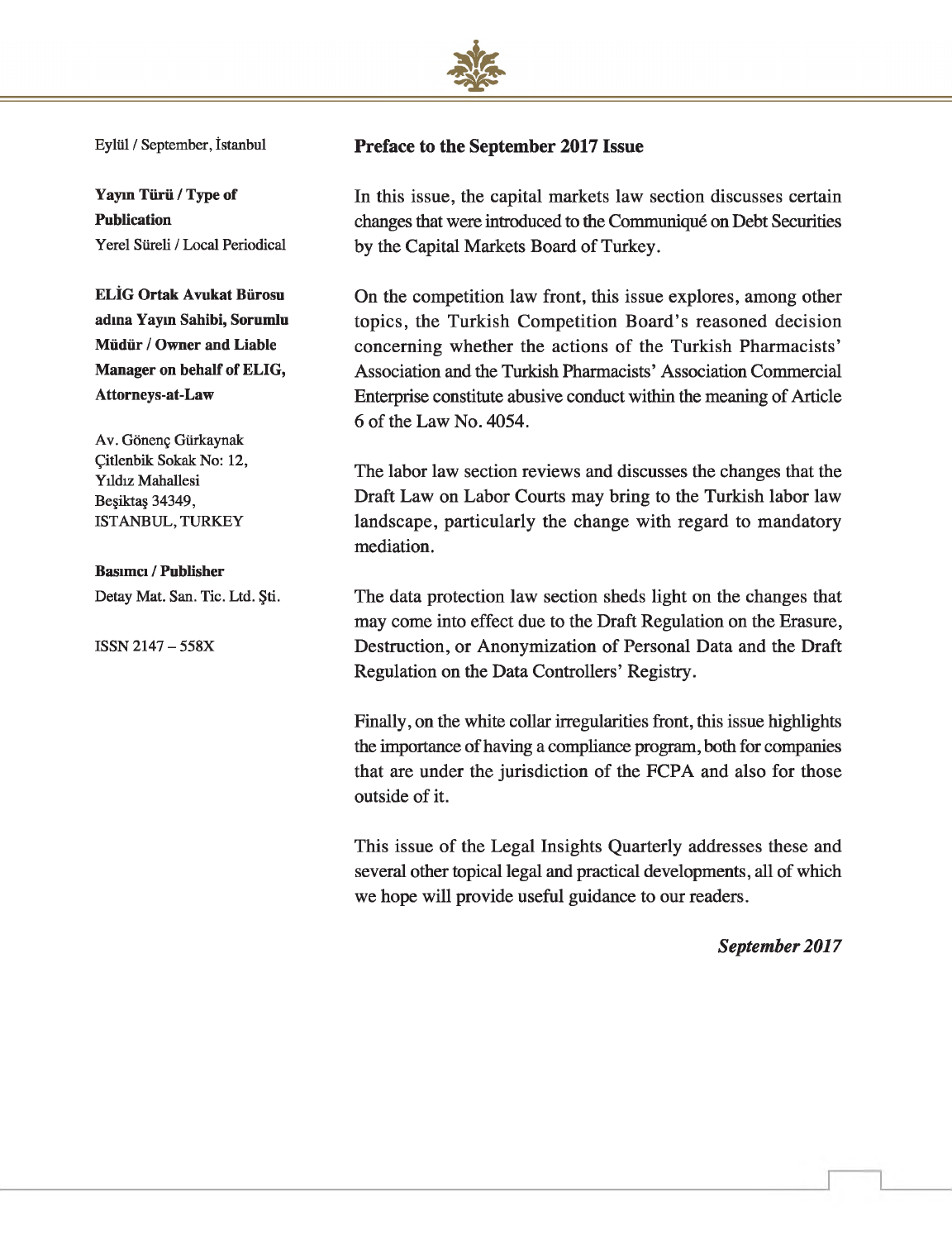

### **Corporate Law**

*Types of Shares and Their Effects on the* **Rights of Shareholders** 

#### **Introduction**

Companies may issue different types of shares *(e.g.,* ordinary shares or privileged shares) and different rights can be attached to these distinct types of shares for a variety of purposes. This article aims to illustrate the two common types of shares issued by companies and the various rights that could be attached to them.

Ordinary shares may be defined as shares providing equal rights to the shareholders unless otherwise agreed and specified.

Privileges that may be attached to privileged shares under the Turkish Commercial Code ("TCC") are defined either as a right that is granted to the share for the dividends, liquidation shares, preemptive rights, voting rights and similar rights, or as a new type of share ownership which has not been previously prescribed by the TCC.

#### **Conditions for Granting Privileges**

The general principle for benefitting from the rights attached to the shares is the principle of proportionality, which states that the benefits must be in line with the ratio of the share of capital. Therefore, granting a privilege is considered to be an exception to the principle of proportionality, and there are certain conditions that must be fulfilled for granting privileges to shares in accordance with the TCC.

Privileges may only be granted by the articles of association. It has been regulated under the relevant provision of the TCC that certain shares may be assigned privileges by the initial articles of association or by amending the articles of association afterwards.

The subject matter and the scope of the privilege must be explicitly stated under the

articles of association. Accordingly, the subject matter of privileged shares may comprise rights with management or property ownership characteristics, such as the right to vote, the right to be represented at the board of directors, the right to receive the dividend, right to receive the liquidation balance, and the right of preemption.

According to a decision of the Turkish Court of Appeals, a company's selection of the members of the board of directors among the shareholders who represent 50.5% of the shares under the articles of association shall not be considered as a privilege. A phrase such as "the shareholders which represent 50.5% of the shares" under the articles of association is considered to be too vague for determining the group of shareholders who hold the privilege.

#### **Subject Matters of Privilege**

The privileges may be granted as (i) a property ownership, (ii) a share, and (iii) the right to be represented at the board of directors.

#### **(i) Privilege regarding property ownership**

Privileges regarding property ownership may be granted in one of three ways: (1) privileges on the dividend, (2) privileges on the liquidation share, and (3) privileges on the right of preemption.

Furthermore, there are three ways that the privilege on the dividend may be granted: (1) receiving a higher share of the profit, (2) benefitting primarily from the dividend, and (3) cumulative privilege on the dividend.

Privilege on the liquidation share may be granted by providing preemptive rights with regard to the corporate estate upon the completion of the company's liquidation, prior to the holders of the ordinary shares.

In practical terms, privilege on the right of preemption may not be implemented frequently. However, it may be granted by amending the articles of association following

*I*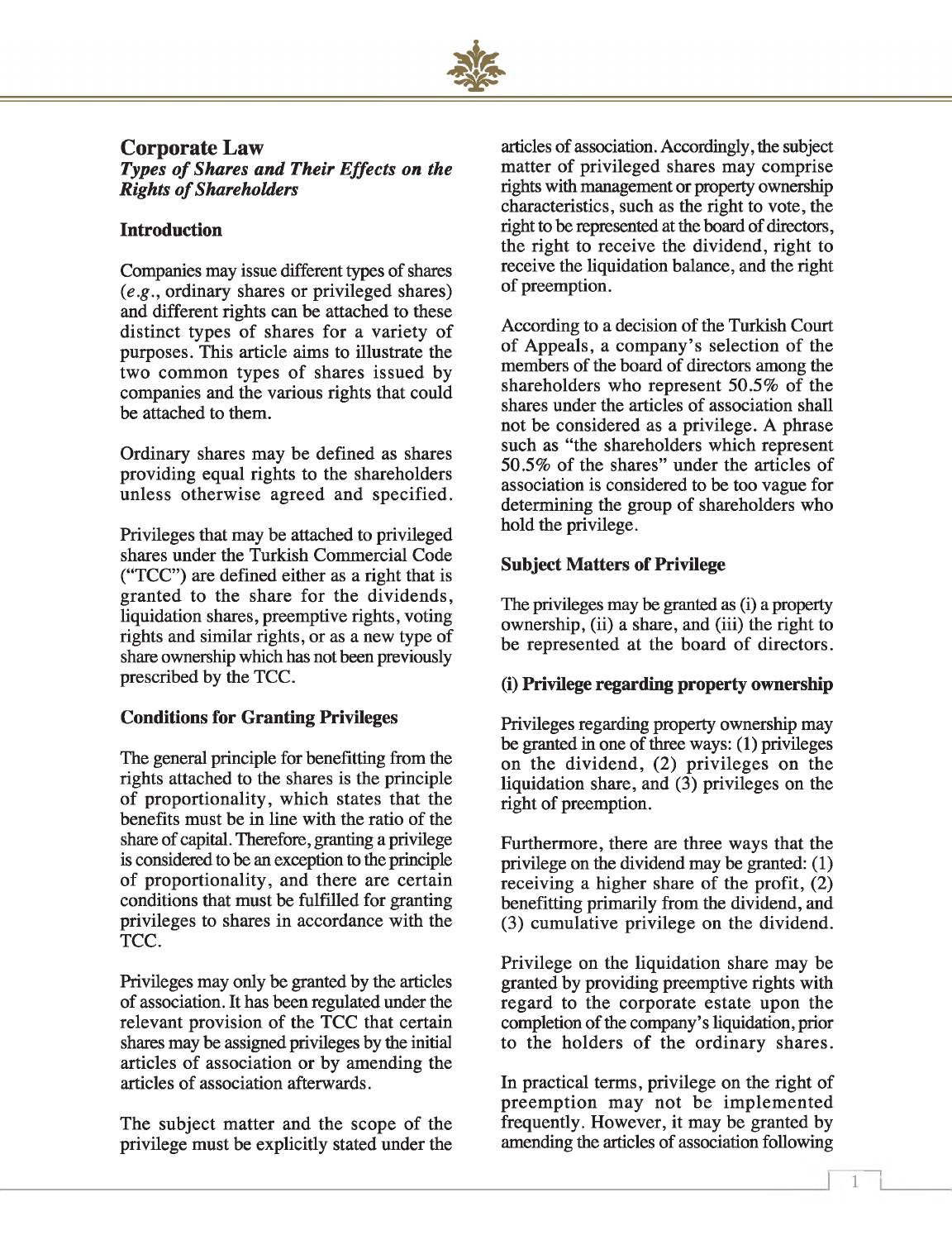

the establishment of the company. Affirmative consent *(i.e.,* votes) of the shareholders who own 75% of the capital (or the representatives of such shareholders) must be obtained in order to grant the privilege on the right of preemption.

#### **(ii) Privilege on the share**

As per the TCC, the privileged shares may be assigned increased voting rights even though the shares have equal nominal value.

#### **(iii) Privilege regarding the right to be represented at the board of directors**

The right to be represented at the board of directors was not enumerated as a privilege according to the former Turkish Commercial Code No. 6762. Nevertheless, the right to such representation at the board has long been considered and treated as a privilege according to the precedents of the Turkish Court of Appeals. Hereinafter, the TCC regulates that privileges regarding the right to be represented at the board of directors may be granted to certain share groups and shareholders that constitute a defined group with specific characteristics or to minority shareholders, provided that this privilege has been established and regulated under the articles of association.

#### **Comparison between Ordinary and Privileged Shares**

As explained above in detail, a privileged share generally provides greater rights and benefits compared to the ordinary shares in terms of the following: (1) voting rights, (2) dividend payments, (3) dividend rate, (4) right to receive accumulated dividends from previous years, and (5) repayment of capital upon the liquidation of the company.

Additionally, as per the TCC, there exists a special mechanism for the protection of such privileges. According to the relevant provision of the TCC, in case a resolution regarding the amendment of the articles of association that infringes on the rights of the holders of the privileged shares is proposed by the general assembly of shareholders, such a resolution shall not be approved without the consent of the holders of the privileged shares, which must be obtained at a special meeting of the privileged shareholders.

#### **Banking and Finance Law**

#### **Overview of Turkish Legal Requirements** with respect to the Transfer of Loan *Agreements Abroad*

The transfer of loan agreements where the borrower or the guarantor is a Turkish public or private institution, or the Republic of Turkey, and which are extended by foreign banks and/or financial institutions to other foreign banks and financial institutions, may be subject to legal requirements under Turkish law.

In this section, our purpose is to address and explain the primary legal requirements under Turkish law in relation to this matter. We do not discuss any contractual issues concerning the transfer of loan agreements, such as possible contractual transfer restrictions or contractual requirements.

#### **1 - Bank Operation License Requirement**

If the transferee of a loan agreement is a foreign bank or financial institution, and this bank or financial institution will not engage in regulated banking activities in Turkey (including new lending and deposit taking activities), then the transferee bank or financial institution would not be subject to Turkish banking surveillance by the Banking Regulation and Supervision Agency ("BRSA"), as per the Banking Law No. 5411 ("Banking Law") and related legislation.

Therefore, the transfer of a loan agreement and the subsequent holding of the loan agreement by the transferee would not trigger a bank operation license requirement under Turkish law.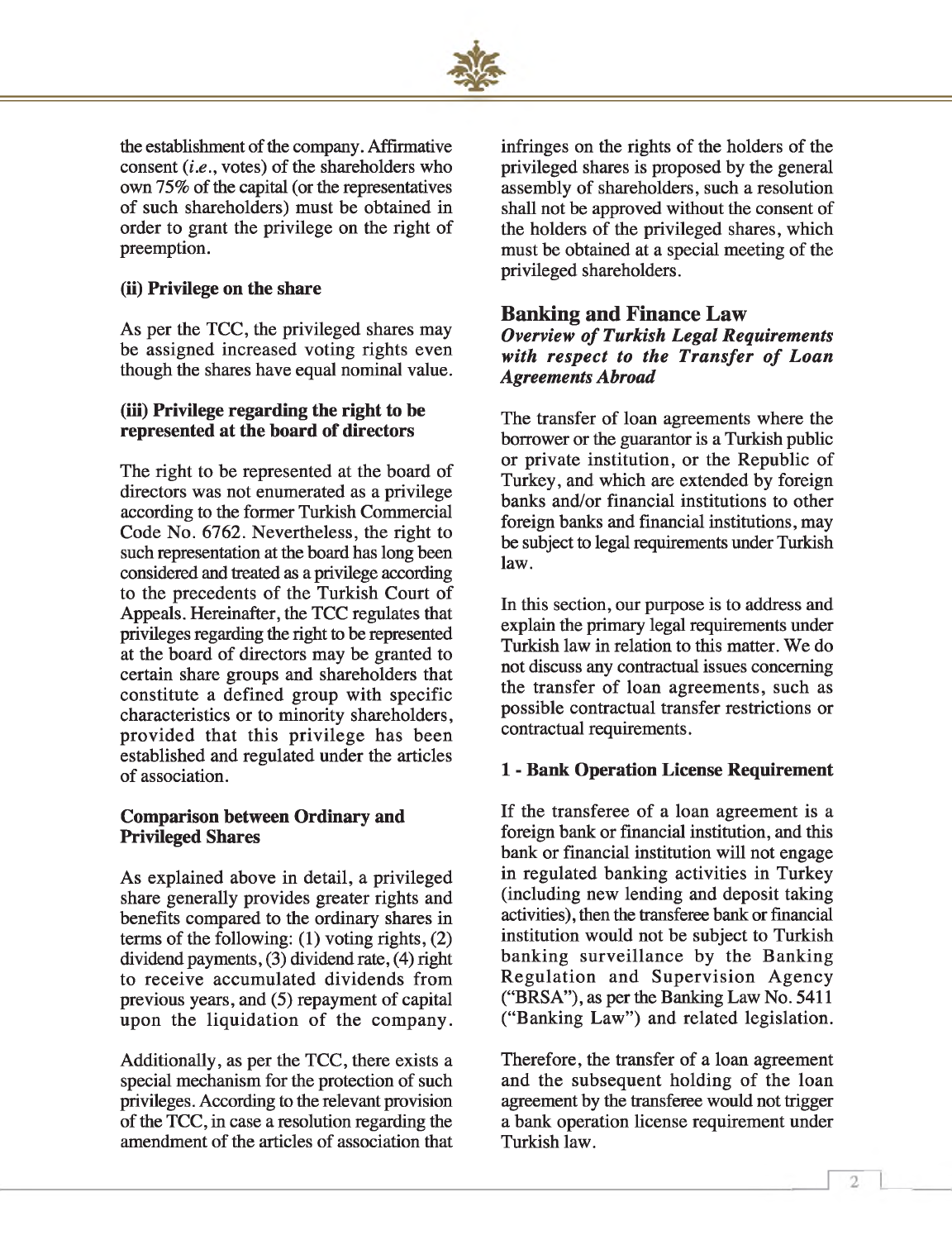

#### **2 - Other Regulatory Requirements**

As per the Capital Movement Circular of the Central Bank, dated 2 January 2002, ("Circular"), the Central Bank of the Republic of Turkey ("Central Bank") keeps the records of loans that are extended by foreign lenders to Turkish residents. In this regard, the Central Bank is notified, for recording purposes, of changes to such loans *(e.g.,* the lender of the loan or the repayment terms) that are made available by foreign lenders. Only banks or financial institutions that act as intermediary institutions are under an obligation to notify the Central Bank, and this obligation does not extend to the borrower or the lender. If the foreign lender changes, the Central Bank should be notified of such a change by the intermediary institution, in order to update the lender information in the Central Bank's records.

Additionally, in parallel to the Circular, as per Article 17 of the Decree No. 32 on the Protection of the Value of the Turkish Lira ("Decree No. 32"), a person residing in Turkey can borrow cash loans from foreign lenders, provided that such loans are drawn and utilized via Turkish banks or financial institutions. If the lender changes, the Central Bank must be notified of such change, in order to update the lender information in the Central Bank's records.

According to the Circular, loans borrowed from foreign lenders by Turkish public entities, including metropolitan municipalities, must be notified by the borrowers to the Undersecretariat of the Treasury ("Treasury"), General Directorate of Public Finance, within 30 days following the execution date of the loan agreement. Furthermore, according to Section III/Article 1.1.3 of the Circular, any (i) utilizations, (ii) repayments of principal and interest, (iii) as well as the payment of other fees, must also be notified to the Treasury within 10 days following the relevant transaction, by the borrower and the intermediary institution.

Furthermore, with respect to the loan agreements to which the Republic of Turkey is a party, the Treasury acts on behalf of the Republic of Turkey, and the loan agreement is signed directly by the Treasury. These loan agreements are then registered with the External Financing Information System maintained at the Treasury, in order to track in detail the foreign debts of the Republic of Turkey. Turkish law does not set forth a notification obligation for these agreements, as the Treasury is already directly involved in these transactions. However, in practice, the Treasury requires its written approval to be obtained for the transfer of relevant loan agreements to other banks or financial institutions.

In case the Treasury acts as the guarantor of the loan agreements which are entered into by public entities, such as municipalities or other local governments, public economic entities, entities whose capital is 50% or more state-owned, universities, funds, public entities with private budgets, administratively independent public entities, and investment and development banks, the borrowers of such loans should inform the Treasury of any lender changes within 30 days as of the date of the lender's change, in accordance with the Circular.

#### **3 - Whether Such Exchanges of Information Breach Banking Confidentiality Obligations**

According to the banking privacy principle set forth in the Banking Law, branches or liaison offices of foreign banks established in Turkey and other Turkish financial institutions must keep their customers' personal and account information confidential. However, considering that the loans under discussion are to be transferred, and since the lenders are not residing in Turkey, the banking privacy provisions of the Banking Law would not apply to the transferor in this case.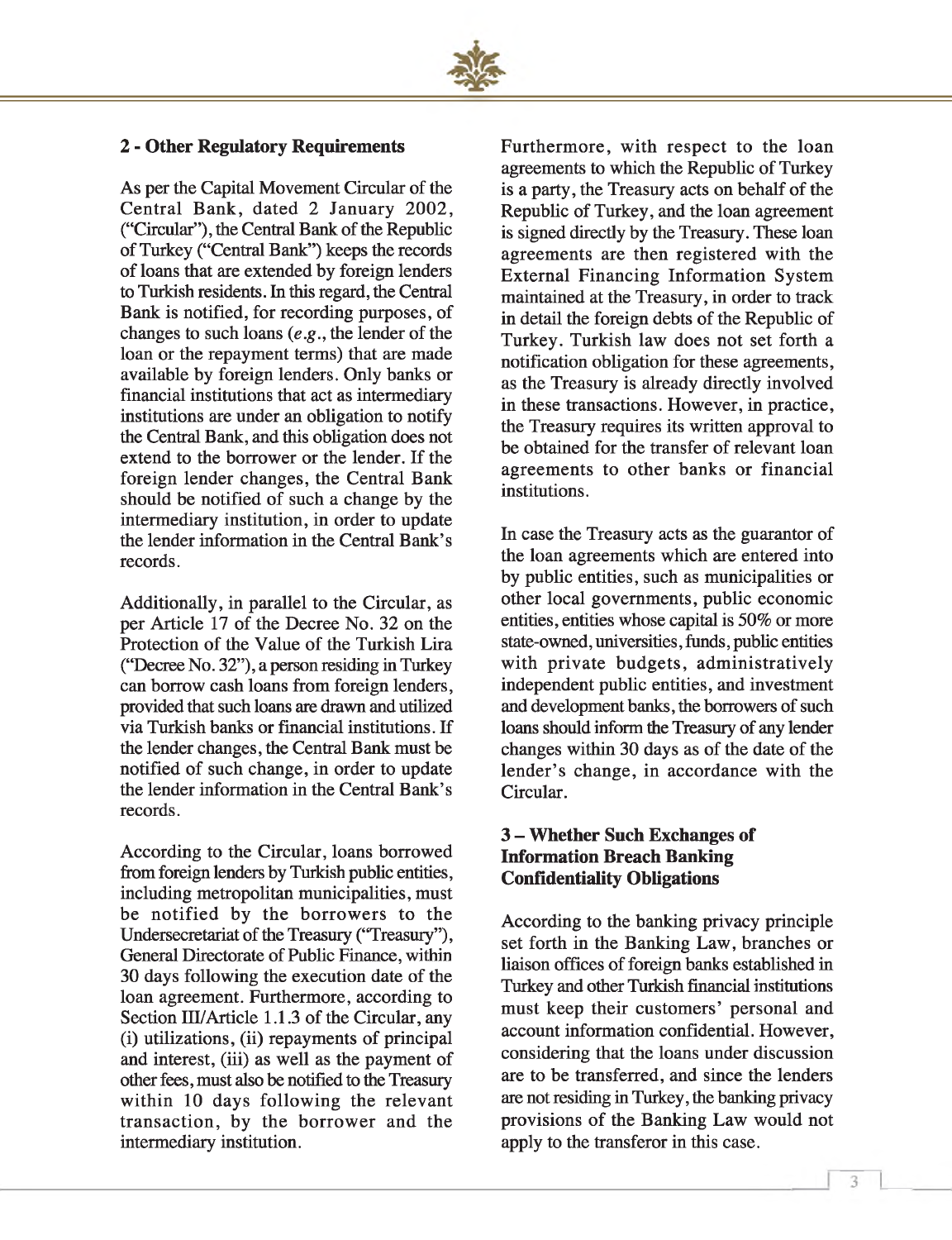

#### **Capital Markets Law** *Major Changes regarding the Communiqué on Debt Securities*

In the Official Gazette dated 18 February 2017, the Capital Markets Board of Turkey ("CMB") introduced certain amendments to the Communiqué on Debt Securities ("Communiqué"), and these amendments have entered into effect as of the publication date. In this article, we will briefly explain the content and discuss the implications of the most significant amendments made to the Communiqué, as follows:

- "**Financing bill" replaces "bill":** The terminology of the Communiqué has been modified by amending the term "bill" ( *"bono " in Turkish)* as "financing bill" *{"fmansman bonosu" in Turkish).* It appears that this change aims to diversify the bills, including precious metals bills.

**- Repayment in installments:** The CMB has regulated that financing bills and bonds ("tahvil" in Turkish) may be repaid to investors in installments until the maturity date, whereas they could previously be repaid in a lump sum on the due date.

**- Minimum nominal value requirement:** For private placements arising from domestic sales without a public offering, a minimum nominal value of TL 100,000/per unit has been introduced. Previously, there was no nominal value requirement. This is an extra condition that must be fulfilled, in addition to the limit of 150 maximum investors for private placements.

**- CMB powers strengthened:** The CMB has been granted the authority to make certain additional requests from the issuer, such as imposing restrictions on the qualifications of the investors and/or sale conditions, or shortening the term of the issuance document.

- With regard to the cancellation (in whole or in part) of debt securities whose sale has failed to reach the previous issuance ceiling, the CMB has been authorized to assess the cancellation upon the issuer's request.

- For the issuance of convertible and exchangeable bonds in Turkey without a public offering and for such an issuance abroad, the CMB has been granted the power to apply different rules upon the request of the issuer.

**- Authorized corporate body:** It has been regulated that, in the authorized corporate body resolutions (*i.e* ., general assembly resolutions or board of directors' resolutions) regarding the issuance of debt securities, the specific type of the debt securities should be explicitly indicated. Otherwise, the phrase "debt securities" is deemed and interpreted as "financing bond and bill." Therefore, if a company wishes to issue lease certificates or asset-backed securities, it is recommended that the company mentions this explicitly in the relevant resolution.

**- Information requirement for foreign debt securities:** Issuers will no longer be required to register their issuances of foreign debt securities with the Central Registry Agency *( "M erkezi Kayıt K uruluşu" in Turkish)* ("CRA"). For debt securities to be issued abroad, the issuer is required to inform the Central Registry Agency and provide detailed information as to the debt instrument (*e.g*., issuance amount, issuance date, ISIN code, due date, interest rate) in any case.

**- Financial statements are to be taken into account:** In order to calculate the issuance limit of debt securities, the following financial statements, which will be prepared in accordance with the relevant regulations and communiqués of the CMB, should be taken as a basis.

The foregoing terms can be duly adapted for companies that are subject to the "special accounting period."

**Buyback of debt securities:** Issuers may purchase their own bonds. Once purchased, the issuer may choose to resell, keep, or cancel these bonds. If an issuer wishes to purchase its own bonds outside the Borsa Istanbul, such transactions must be disclosed on the Public Disclosure Platform.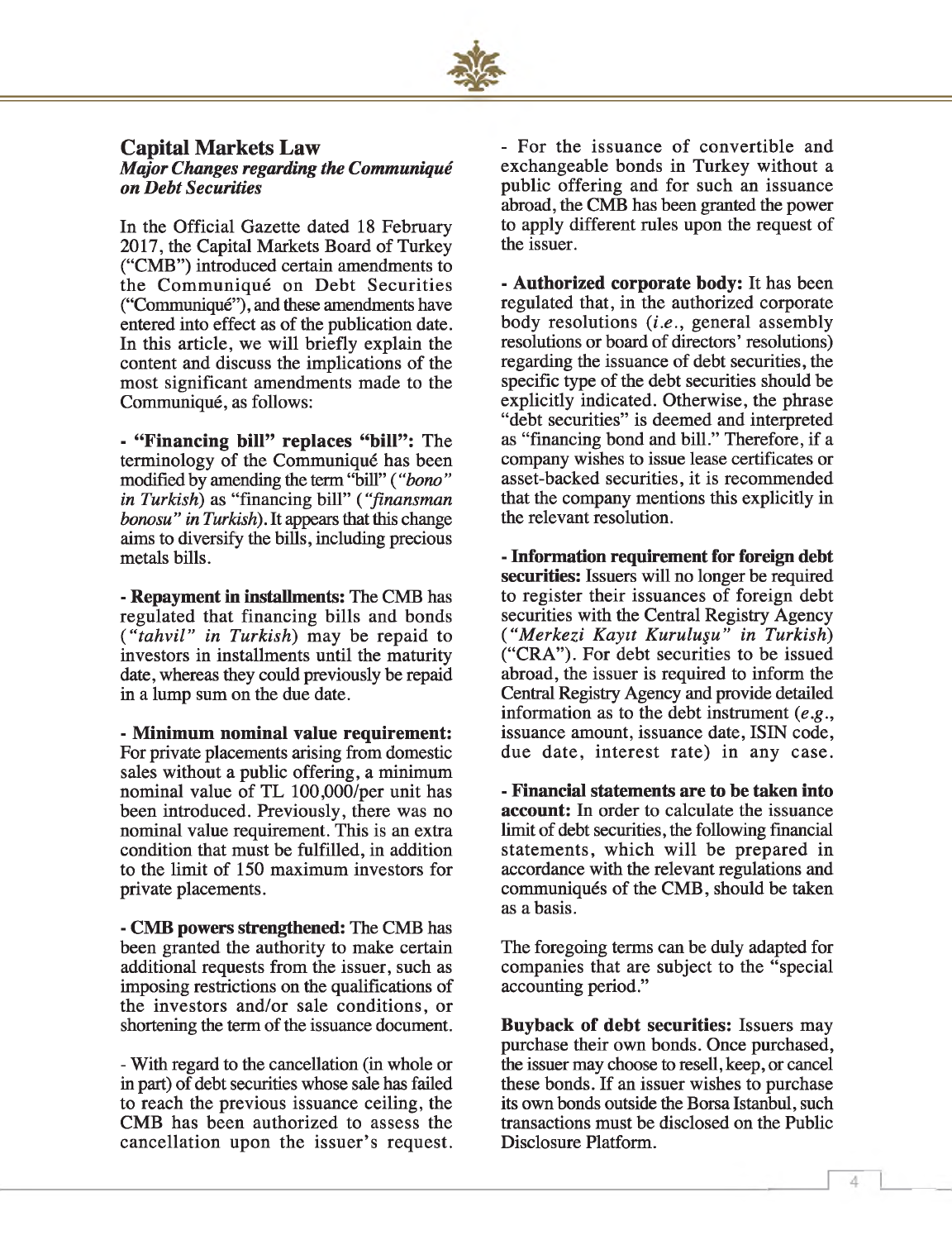

| <b>Application date</b><br>for the issuance | Term of financial<br>statements to be<br>taken as a basis                                                                               |
|---------------------------------------------|-----------------------------------------------------------------------------------------------------------------------------------------|
| 1 January -<br>15 March                     | Last annual<br>financial statements,<br>(if there is none)<br>6-month period<br>interim financial<br>statements of the<br>previous year |
| 16 March -<br>15 August                     | Last annual<br>financial statements                                                                                                     |
| 16 August -<br>31 December                  | 6-month period<br>interim financial<br>statements of the<br>relevant year                                                               |

#### **Competition Law / Antitrust Law** *The Turkish Competition Board Published Its Reasoned Decision on the Investigation Conducted Against Aygaz Anonim Şirketi*

The Turkish Competition Board ("Board") published its reasoned decision<sup>1</sup> on the investigation initiated against Aygaz Anonim Şirketi ("Aygaz"). Aygaz is active in the production, supply, distribution and delivery of liquefied petroleum gas ("LPG"), as well as the production and sales of devices and products that use LPG. Following a complaint that Aygaz had violated Turkish competition law by determining the resale prices charged by its dealers, the Board decided not to initiate a full-fledged investigation and chose to send an opinion letter to Aygaz pursuant to Article 9(3) of the Law No. 4054 on the Protection of Competition ("Law No. 4054").2 The reasoned decision stated that there were some findings which might indicate that Aygaz and its wholly-owned subsidiary, Mogaz Anonim Şirketi ("Mogaz"), had engaged in resale price maintenance ("RPM"). Although the Board found the conduct in question to fall within the scope of Article 4 of the Law No. 4054, pursuant to the outcome of the on-site inspections and interviews, the Board determined that the object and effect of the relevant practices in the market had had limited presence and effect.

The Ankara 16<sup>th</sup> Administrative Court ("Administrative Court") annulled the Board's decision with its decision of 14 May 2015  $(2013/1478 \text{ E}., 2015/655 \text{ K}.),$  on the grounds that the Board should have opened a fullfledged investigation against Aygaz in order to determine whether there had been a violation of the Law No. 4054, and should have reached a determination beyond any doubt by expanding the scope of its research and examination, and by evaluating the gathered information, documents, and evidence. Following the Administrative Court's decision, the Board initiated a fullfledged investigation to determine whether Aygaz had violated Turkish competition law by determining the resale prices of its dealers.

Subsequently, the Economic Analysis and Research Department ("Department") prepared an economic analysis report in relation to the sales prices of Aygaz dealers. The Department investigated whether Aygaz had dictated its dealers<sup>7</sup> prices and set them at the same level, and whether Aygaz had determined the resale prices of its dealers separately. The Department also carried out an analysis known as the "difference in differences" analysis, in order to determine how much the dealers' prices had been increased. As a result of its various analyses, the Department concluded that: (i) there was no indication of a vertical RPM strategy being used by Aygaz, and (ii) the results of the Department's analysis should be evaluated together with all the information and documents relating to the case, and a conclusion should be reached only after carrying out this thorough evaluation.

In addition to the Department's report, the Board also evaluated the market structures of the LPG and automobile gas markets, along with the Turkish Energy Market Regulatory

*1*

<sup>1</sup> IThe Board's decision numbered 16-39/659-294 and dated November 16,2016.

 $2$  The Board's decision numbered 13-14/204-105 and dated March 13, 2013.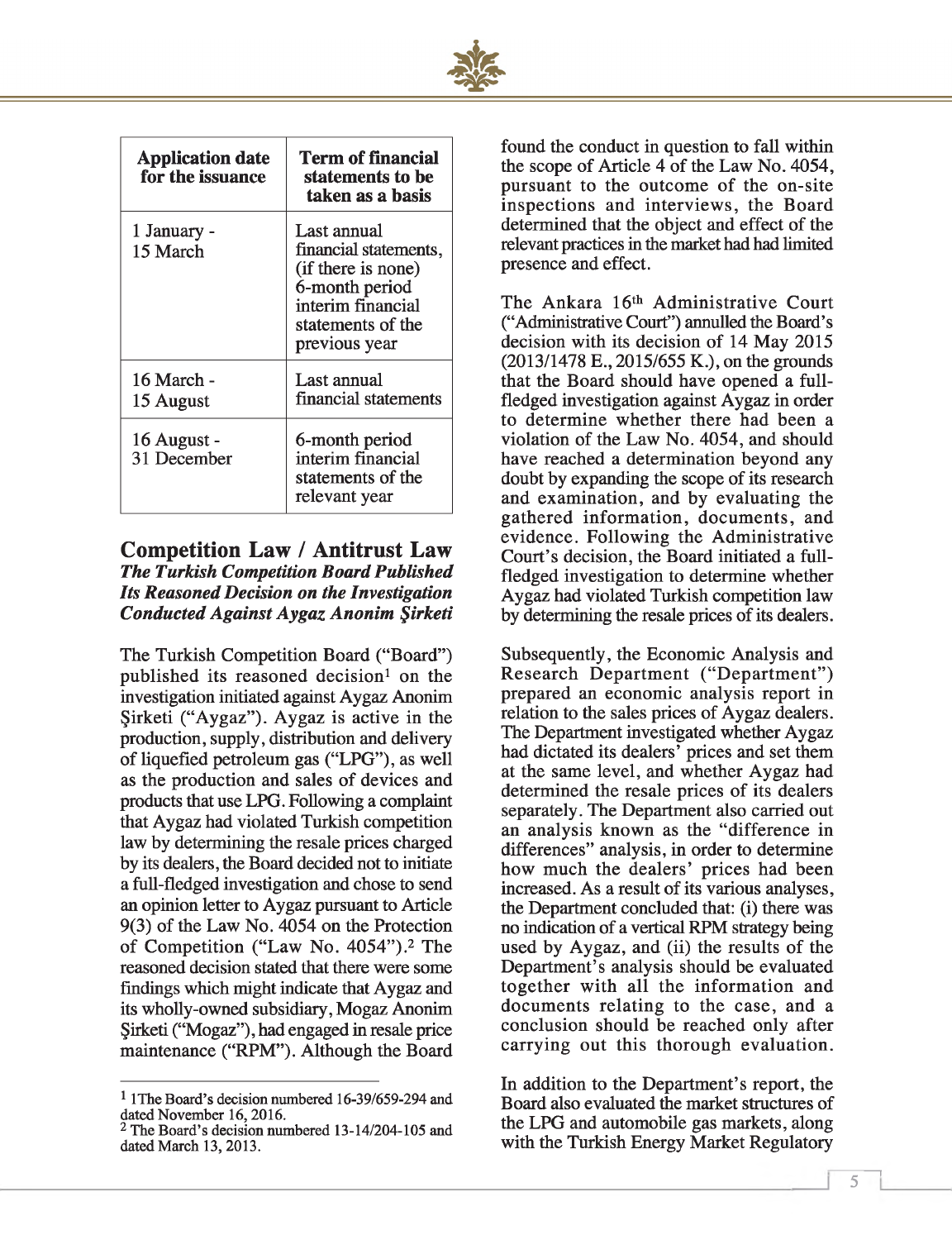

Authority's sectorial industry reports, as well as data obtained from the Turkish Statistical Institute.

In terms of the relevant geographic and product market definitions, the Board did not find it necessary to define the relevant markets, since the result of the investigation would not be affected by the possible relevant product and geographic market definitions.

The allegations against Aygaz with respect to the resale price of its dealers focused mainly on whether: (i) the resale price difference between Aygaz and Mogaz-branded stations were determined by Aygaz, and (ii) the resale prices of Aygaz-branded stations were determined by Aygaz. These allegations and the results of the investigation are discussed in detail below.

#### **(i) The allegation that Aygaz determined the resale price difference between Aygazand Mogaz-branded stations:**

In terms of determining the resale price difference between Aygaz and Mogaz-branded stations, the Board uncovered only one relevant document during its preliminary investigation, and stated that this particular document suggested that Aygaz could have interfered with its dealer's resale price in that case. However, no other document, information, or evidence that suggested that the resale price difference between Aygaz and Mogaz-branded stations was determined by Aygaz, or that Aygaz interfered with its dealers' resale prices, was discovered. Evaluating Aygaz's defense that its relationship with certain dealers was an agency relationship, the Board concluded that, although there were certain time periods during which the dealers had acted as agents, the dealer referred to in the relevant document (*i.e*., the one found during the preliminary investigation) was indeed an independent undertaking during the time period in which the document was obtained. With regards to the time period during which the dealer had acted as an independent undertaking, the Board investigated whether Aygaz had dictated a price difference between an Aygaz dealer and a Mogaz dealer. The Board asserted

that there was no other information, document, finding or evidence that could indicate that Aygaz had interfered with the resale prices of its dealers. Moreover, the Board concluded that Aygaz did not implement a direct or indirect RPM practice so as to introduce a price difference. The Board also declared that there was no evidence which indicated that Aygaz had built a mechanism to trace or track the dealers who did not comply with the prices recommended by Aygaz. The Board also added that no evidence had been found to substantiate the allegations that Aygaz had pushed, pressured, or punished dealers who did not comply with its suggested prices. The Board indicated that, in a competitive market in which prices change quickly and frequently, an undertaking who acted with the intention of setting and maintaining a price difference between dealers would be expected to build a strict mechanism to control, pressure, and penalize its dealers. Accordingly, the Board declared that a single document indicating that Aygaz might have determined a price difference in one instance would not be sufficient to conclude that resale price differences between Aygaz- and Mogazbranded stations had been determined by Aygaz in general. The Board further stated that, even though it was determined that Aygaz had interfered with its dealers' resale prices, a practice which is directed against one specific dealer was (i) isolated, (ii) far from being systematic, and that, since the relevant dealer was active in Ankara, this practice would not have any considerable anti-competitive effect in the market in a broader sense. Furthermore, taking into account the nature and characteristics of the LPG market in Turkey *(i.e.,* a dynamic and emerging market), the Board asserted that it would be difficult for possible interference by Aygaz regarding the resale prices of its dealers to affect the competition in the market as a whole. Consequently, with respect to the allegations concerning whether Aygaz had determined the resale price difference between Aygaz dealers and Mogaz dealers, the Board stated that the information, documents and findings gathered and evaluated during its investigation were not sufficient to conclude that Aygaz had violated Article 4 of the Law No. 4054 through RPM practices.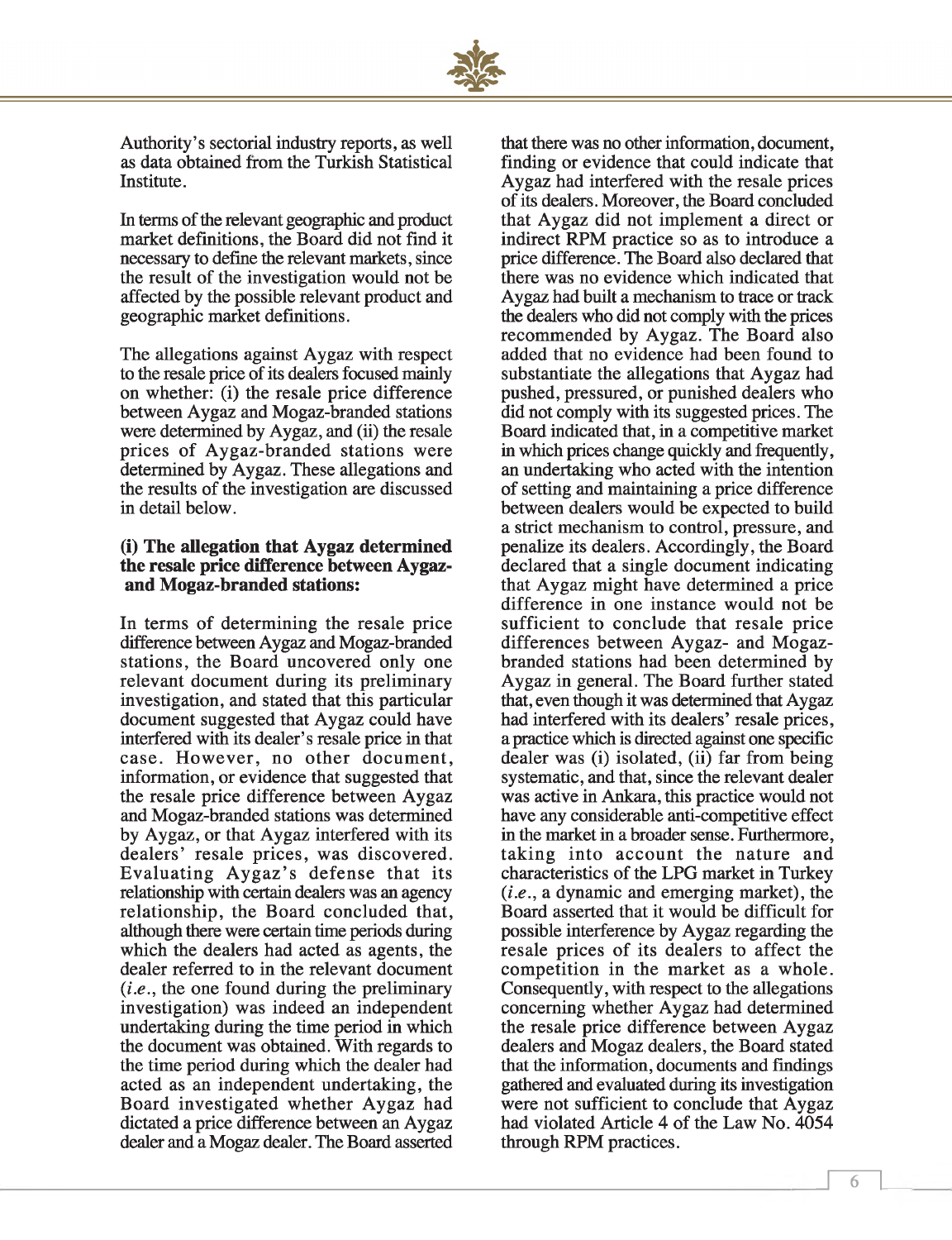

#### (ii) The allegation that Avgaz had **determ ined the resale prices of Aygaz dealers:**

The Authority discovered several e-mail correspondences which, according to the Authority's interpretation, indicated that Aygaz employees had been exchanging information regarding dealers' resale prices and sharing plans for maintaining dealers' resale prices. Such documents led to the understanding that Aygaz had determined the resale prices of its dealers, and that there could be an agreement under which such prices had been applied in accordance with the relevant correspondence. In response to Aygaz's argument in its defense that two of the dealers concerned were its agents, the Board assessed the relationship between Aygaz and the two dealers in question, and concluded that, during the relevant time period, the two dealers had indeed been agencies of Aygaz. Therefore, the Board concluded that resale price maintenance practices concerning these two particular dealers could not be evaluated or punished under Article 4 of the Law No. 4054. With regards to the resale prices of the rest of its dealers, Aygaz argued in its defense that the dealers were free to determine their own resale prices, and that the correspondence in question related to Aygaz's supports and its updates in invoices when Aygaz discounts its prices, due to the margin-share system. To that end, the Board reviewed Aygaz's marginshare system to assess whether the alleged conducts constituted a violation of competition law. As a result of this review, the Board found that, within the LPG market, refineries and distributors set a maximum resale price according to the relevant regulations, and that the difference between the maximum resale price and the costs are shared between the dealer and the distributor. Such distribution arrangements are determined by an agreement between the distributor and the dealer. The Board came to the conclusion that, in terms of the allegations at hand, there was no information, document, or finding that indicated that Aygaz had determined the resale prices of its dealers, considering that: (i) the dealers could increase their prices up to the maximum limit or decrease their own profit margins in order to provide a discount, (ii) the dealers could contact distributors to ask for support in order to provide a higher discount due to the margin-share system, and (in) there was no penalty or deterrence system applied to the dealers who did not comply with the prices.

In light of the foregoing, the Board decided that Aygaz had not violated Article 4 of the Law No. 4054, and therefore, the Board did not impose an administrative monetary fine on Aygaz.

*The Turkish Competition Board's Decision on Turkish P h arm acists' A ssociation Commercial Enterprise regarding Investigation on Article 6 of the Law No.* 4054 on the Protection of Competition The Turkish Competition Board ("Board") published its reasoned decision3 on the investigation initiated against the Turkish Pharmacists' Association *( "Türk Eczacıları B irliği" in Turkish)* ("TEB") and Turkish Pharmacists' Association Commercial Enterprise *("Türk Eczacıları Birliği İktisadi İşletmesi" in Turkish)* ("TEBII") on whether they had violated Article 6 of the Law No. 4054 on the Protection of Competition ("Law No. 4054"), by abusing their dominant position in the market for the "supply of pharmaceuticals from abroad" through their exclusivity practices and other actions.

As a result of the investigation, the Board decided unanimously to impose administrative monetary fines, amounting to 1.5% of TEBII's Turkish turnover generated in the 2015 financial year (which corresponded to TL 18,062,307.32), as it concluded that: (i) TEBII enjoyed a dominant position in the market for the supply of pharmaceuticals from abroad, and (ii) TEBII abused its dominant position in the market by entering into exclusivity agreements with suppliers.

In its decision, the Board determined that TEBII was in a commanding, highly powerful position in the market for pharmaceuticals

<sup>3</sup> The Board's decision numbered 16-42/699-313 and dated December 6, 2016.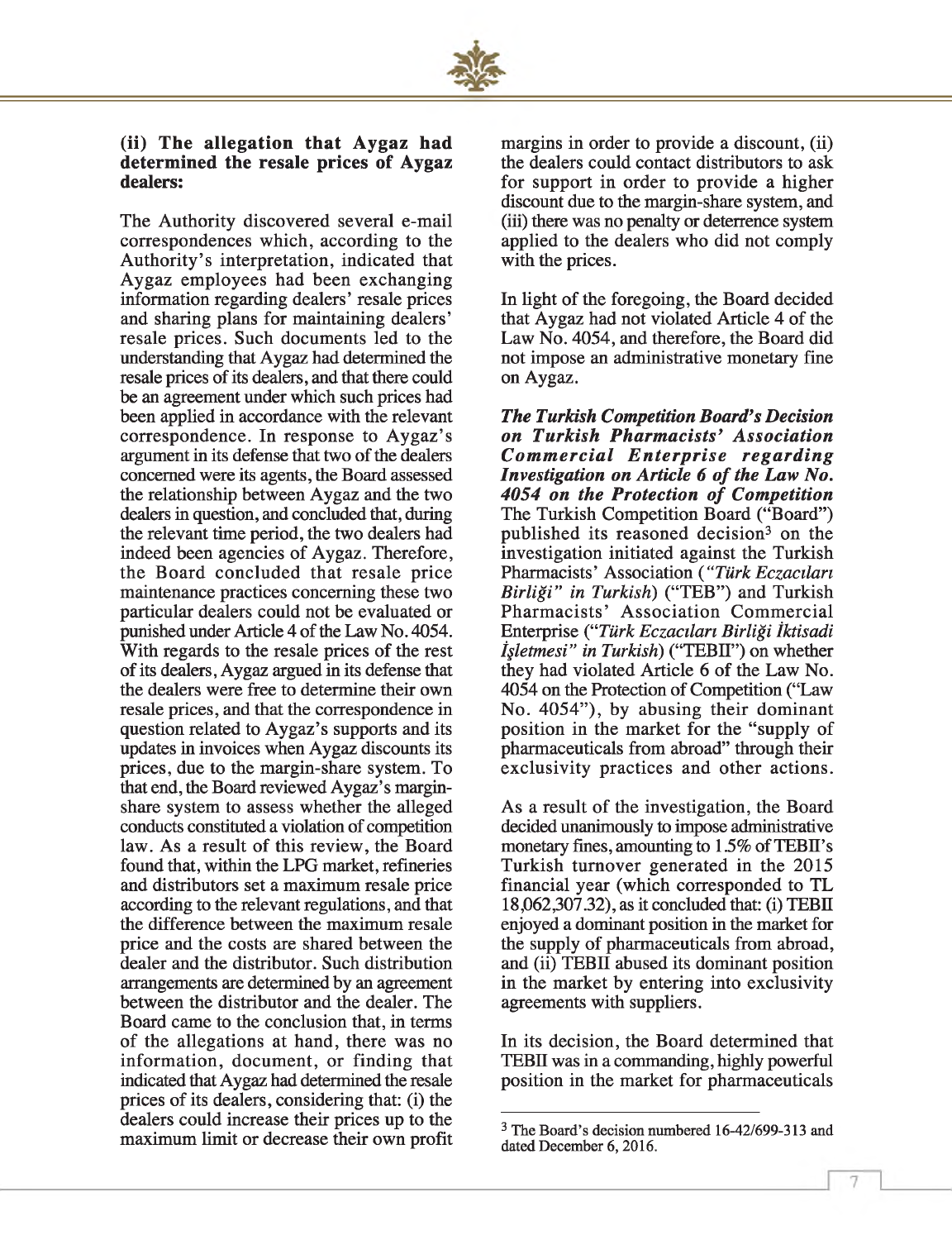

procured from abroad. In addition, the Board found out that the Turkish Social Security Institution's ("SGK") refusal to enter into protocols with pharmaceutical warehouses constituted an entry barrier to the market. Furthermore, the Board indicated that TEBII had become the sole distributor in the market for pharmaceuticals supplied from abroad subsequent to (and in conjunction with) the Ministry of Health's revocation of the authorization previously granted to pharmaceutical warehouses for the same purpose. In light of these findings, the Board concluded that TEBII was in a dominant position in the relevant market. The Board then evaluated the agreements executed between TEBII and the companies that procured pharmaceuticals from abroad, in terms of their exclusivity. As a result of its evaluation, the Board determined that the agreements had either included exclusivity arrangements, or the procurers had been working exclusively with TEBII, and thus, there was *de facto* exclusivity in the arrangements.

Moreover, by also taking into account TEBII's dominant position in the market, the Board indicated that the pharmaceutical warehouses' opportunity to enter the market had decreased significantly, due to (i) TEBII's supply agreements with exclusivity provisions, and (ii) SGK's administrative actions. TEBII's exclusivity agreements were found to increase the market foreclosure, both actually and potentially, and they were also found to harm consumer benefits. Therefore, the Board decided that the documents in the case had sufficiently proved that TEBII's actions would lead to market foreclosure. Thus, the Board decided that TEBII had violated Article 6 of the Law No. 4054, by abusing its dominant position through exclusivity agreements with the companies that procured pharmaceuticals from abroad. For the calculation of the administrative monetary fine, the Board took into consideration the duration of the violation (which had lasted more than one year and less than five years), as well as aggravating factors, in accordance with Article 5(3)(a) of the Regulation on Fines to Apply in Cases of Agreements, Concerted Practices and Decisions Limiting Competition, and Abuse of Dominant Position ("Regulation"). In addition, the Board also took into account the encouragement by SGK as a public authority and deemed it as a mitigating factor as per Article 7(1) of the Regulation. Consequently, the Board determined that the ratio of the administrative monetary fine would be 1.5% of TEBII's Turkish turnover, generated in the 2015 financial year.

The Board also decided to task the Presidency of the Competition Authority with sending an opinion letter to the Turkish Ministry of Health and SGK for the promotion of competition in terms of the market for the supply of pharmaceuticals from abroad. The B oard stated that SGK had adopted a discriminatory approach in favor of TEBII, and had refused to execute agreements with pharmaceutical warehouses, even in cases where the legislation allowed otherwise. The Board determined that promoting competition in the market for pharmaceuticals procured from abroad would ensure that patients would have alternative procurement sources and contribute to the provision of improved services in the market. Moreover, due to the ensuing price competition among supplier companies to provide the pharmaceuticals at the cheapest prices to SGK, SGK's financial burden in terms of pharmaceuticals procured from abroad would also decrease. The Board pointed out that, after the authorisation of the pharmaceutical warehouses, commission rates had decreased from 11% to 3.9%, despite the lack of competition among equals. The Board concluded that promoting competition in the market for foreign pharmaceuticals would indeed serve the public benefit.

*The Turkish Competition Board Published Its Reasoned Decision on the Preliminary Investigation C onducted against Türk Telekomünikasyon A.Ş. and TTNET A.Ş.* The Turkish Competition Board ("Board") recently published its reasoned decision<sup>4</sup> on the preliminary investigation conducted against Türk Telekomünikasyon A.Ş. ("Türk

<sup>4</sup> The Board's decision numbered 17-06/53-20 and dated February 9, 2017.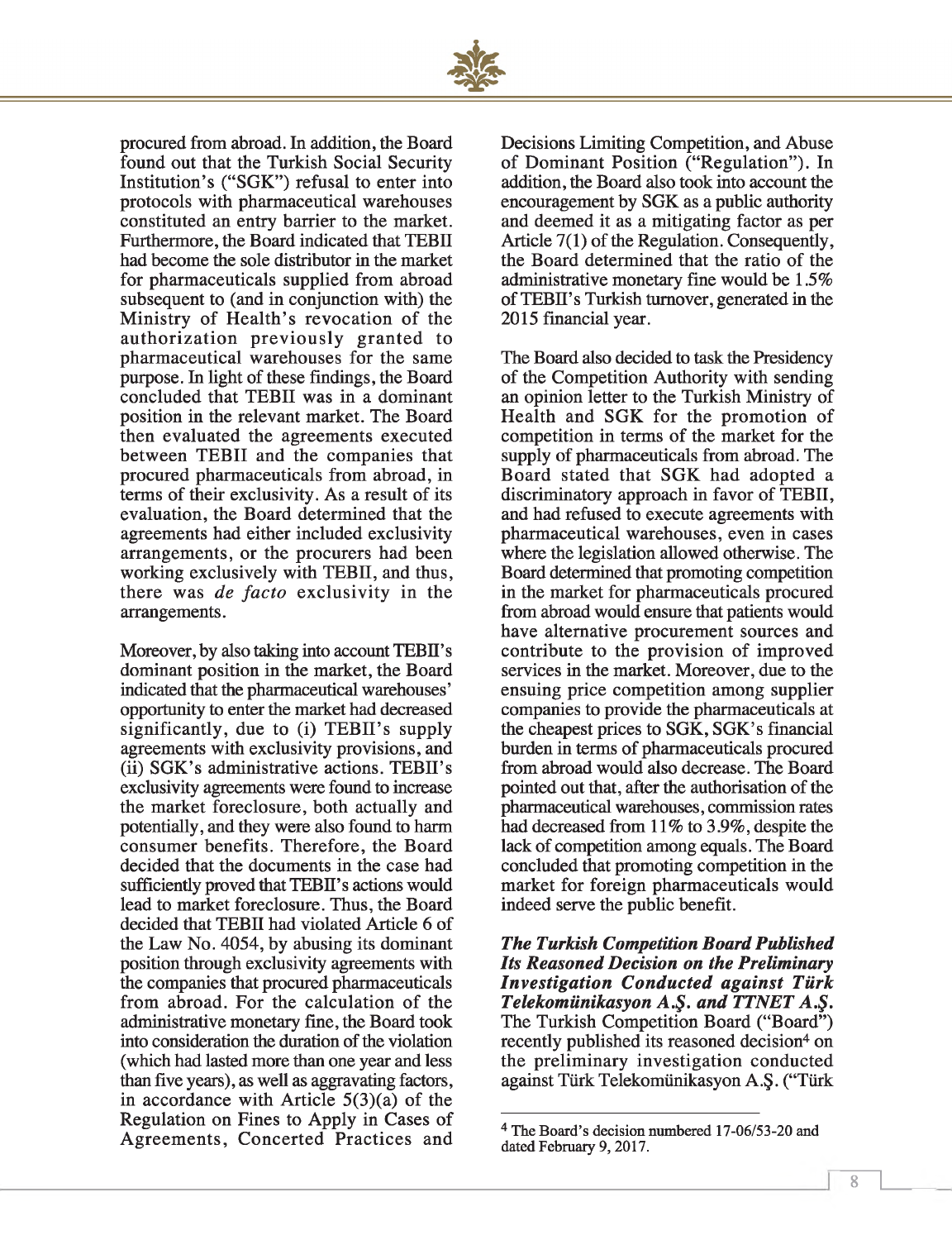

Telekom") and TTNET A.Ş. ("TTNET"). This investigation was based on Ankanet Ses Veri İletişim Ticaret Ltd. Şti.'s ("Ankanet") allegations that TTNET had extended its subscribers' effective subscription periods by up to 48 months, by allowing customers who were in the last 6 months of a subscription package to switch to a different TTNET package without paying any early termination fees through its campaigns (particularly through one campaign titled, "Hafifleten Internet Kampanyası"). According to Ankanet, such campaigns led to an increase in TTNET's competitors' costs for gaining new subscribers from TTNET, as they would have to bear their potential customers' early termination fees. Ankanet also alleged that the relevant campaigns would result in below-cost prices for TTNET.

Türk Telekom is a commercial undertaking which offers fixed phone, mobile phone, data and internet-related and value-added services in Turkey. TTNET is established as the internet service provider ("ISP") of Türk Telekom Group. It is also authorized by the Information and Communication Technologies Authority ("ICTA") to operate within the fields of infrastructure operation services, cable-TV services, fixed phone services, virtual mobile network services, satellite communication services, and satellite platform services. Moreover, Türk Telekom is authorized by the Radio and Television Supreme Council ("RTSC") to provide services in the fields of cable broadcast platform operation and satellite broadcast platform operation. TTNET also provides pay-TV services through OTT (Over The Top), IPTV (Internet Protocol Television), and satellite technologies. Ankanet is also an ISP company, which offers fixed broadband internet services in Ankara through fixed wireless broadband access infrastructure.

In its assessment, the Board started out by defining the relevant product markets related to the wholesale and retail levels of the broadband internet services market. In this regard, and by referring to one of its previous decisions,<sup>5</sup> the Board stated that, even though

mobile internet speeds and the related data consumption rates had increased due to the introduction of 4.5G technology, the mobile internet network still could not be considered as a substitute for fixed broadband internet services, and that the characteristics of the subscription packages for mobile and fixed broadband services are quite different from one another. In light of the above, the Board defined the retail level of the relevant market as "retail fixed broadband internet access services market," comprising DSL, cable, and fiber technologies. Furthermore, by once again making reference to its past decisions,<sup>6</sup> the Board defined the relevant product market related to the wholesale level as "wholesale fixed broadband internet access services.". Finally, the Board defined the relevant geographical market as "Turkey."

Subsequently, the Board evaluated the allegations put forth in the case file, and indicated that the relevant allegations should be assessed within the scope of Article 6(a) of the Law No. 4054 on the Protection of Competition ("Law No. 4054") (prohibiting abuse of dominance), which defines abuse of dominance as follows: "Preventing, directly or indirectly, another undertaking from entering into the area of commercial activity, or actions aimed at complicating the activities of competitors in the market." In this regard, the Board began its investigation by assessing whether Türk Telekom and TTNET were in a dominant position in the "wholesale fixed broadband internet access services market" and in the "retail fixed broadband internet access services market."

With regards to its assessment on the wholesale level, the Board made reference to its decision No. 13-71/992-423 and dated 19 December 2013, in which it had indicated that, due to Türk Telekom's significantly high level of market share, as well as several other factors, including (i) considerably high and costly investments made with respect to the access networks, which constitute sunk

<sup>5</sup> The Board's decision numbered 13-71/992-423 and dated December 19, 2013.

<sup>6</sup> The Board's decision numbered 13-71/992-423 and dated December 19,2013; and decision numbered 15- 06/74-3 and dated February 5,2015.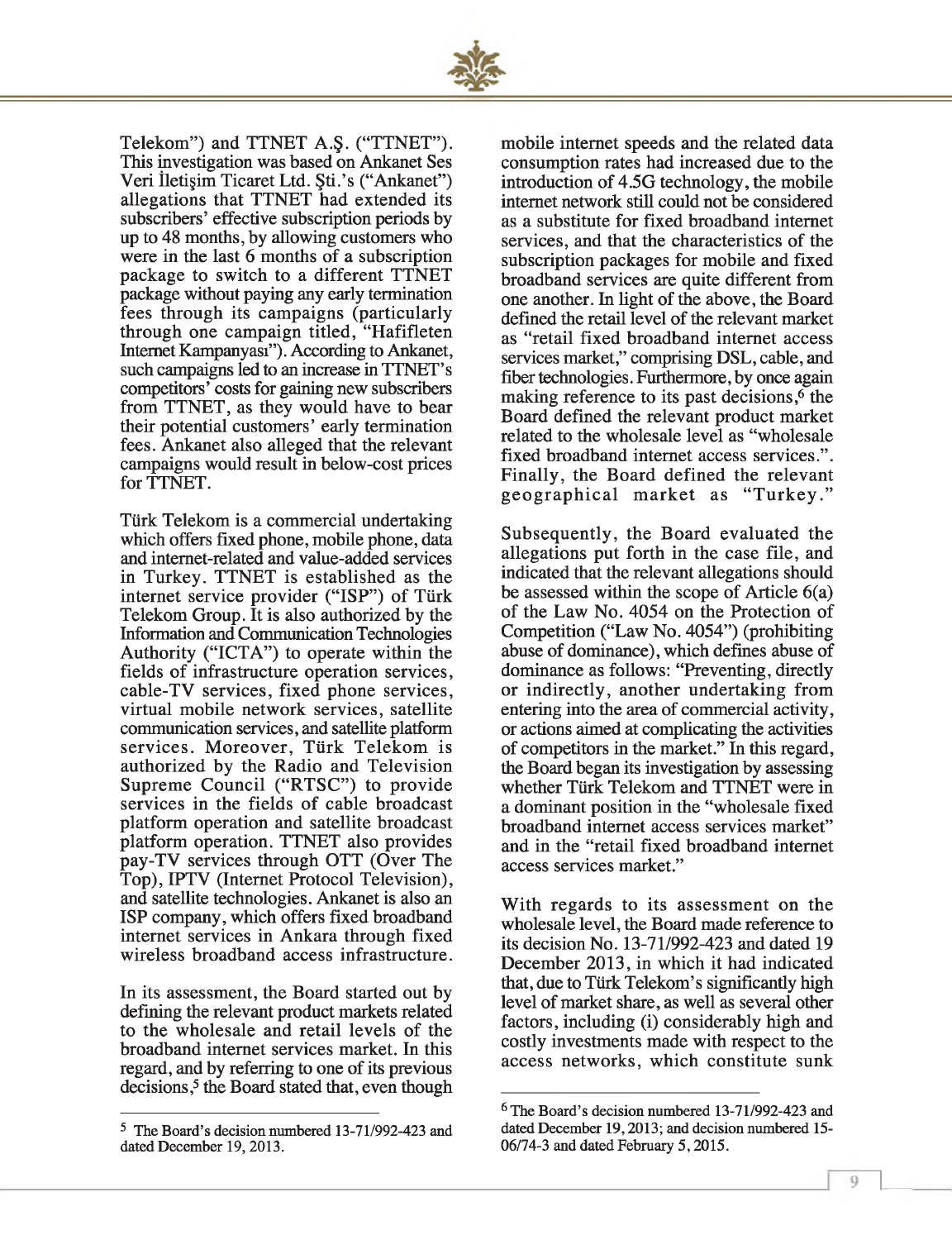

investments, (ii) the existence of significant administrative and legal barriers to network investments, (iii) the existence of high levels of economies of scope and scale, (iv) the lack of other ISPs' buyer power compared to Türk Telekom, and (v) Türk Telekom being deemed as an undertaking with efficient market power by ICTA, Türk Telekom was ultimately determined to be in a dominant position within the wholesale fixed broadband internet access services market. The Board found that since the date of its earlier decision (*i.e* ., 19 December 2013), there had not been any developments in the sector that could alter the Board's assessment as summarized above. Accordingly, the Board decided that Türk Telekom was still in a dominant position within the "wholesale fixed broadband internet access services market." With regards to the retail level, due to several factors such as, (i) TTNET's disproportionately high market share compared to its competitors, (ii) barriers to entry within the relevant market, (iii) low level of buyer power, and (iv) the evaluations and assessments made in previous Board decisions,7 the Board decided that TTNET was in a dominant position within the "retail fixed broadband internet access services market."

Consequently, the Board proceeded to carry out its assessment regarding TTNET's campaigns that involve subscription durations and commitment periods. First, the Board indicated that, since ICTA had not declared TTNET to be an undertaking with efficient market power, TTNET's campaigns similar to the campaign titled "Hafifleten Internet Kampanyası" were, thus, not subject to ICTA's regulatory activities. However, the content, commitment periods, and prices of the campaigns in question were determined according to the competitive conditions within the relevant market. In this respect, the Board stated that, even though TTNET's competitors also offer campaigns and subscription packages similar to those offered by TTNET, since TTNET is in a dominant

position within the "retail fixed broadband internet access services market," it is entrusted and encumbered with a set of obligations deriving from its dominant position within the framework of competition law. The Board asserted that, due to TTNET's vertically integrated structure, it may have the opportunity to use the wholesale internet service that it procures from the undertaking with which it is vertically integrated within the upstream market, for the purpose of selling the relevant service in the downstream market below cost or subsidizing its damages in the downstream market with its revenues from the upstream market *(i.e.,* margin squeeze theory). Moreover, the Board assessed the argument that lengthy commitment periods (such as the 48-month commitment period of the TTNET campaign in this case) may give rise to competition law concerns by way of increasing the costs imposed on its competitors in their pursuit of new customers and, therefore, lead to market foreclosure. In this regard, the Board indicated that, in line with the allegations under review in this case, its dual assessment would consist of evaluating the following: (i) TTNET's increasing its subscription commitment period to 48 months, and (ii) whether these campaigns gave rise to below-cost price applications in the retail internet services market.

With regards to the lengthy commitment periods and exclusivity terms, the Board carefully assessed the previous Commission decisions, as well as the Guidelines on the Assessment of Abusive Conduct by Undertakings with Dominant Position ("Guidelines"), and came to the conclusion that the following criteria had been taken into consideration, by both earlier decisions and the Guidelines, for the purposes of evauating long-term exclusivity agreements in terms of market foreclosure: (i) the ratio of the dominant undertakings' sales that is derived from exclusivity agreements to the total sales in the market, (ii) the duration of the exclusivity agreement, (iii) the general competitive outlook in the relevant market, particularly with regards to entry barriers, and (iv) the existence of efficiency justifications which contribute to the welfare of the consumers.

<sup>7</sup> The Board decisions numbered 08-65/1055-411 and dated November 19,2008; and numbered 13-71/992- 423 and dated December 19,2013.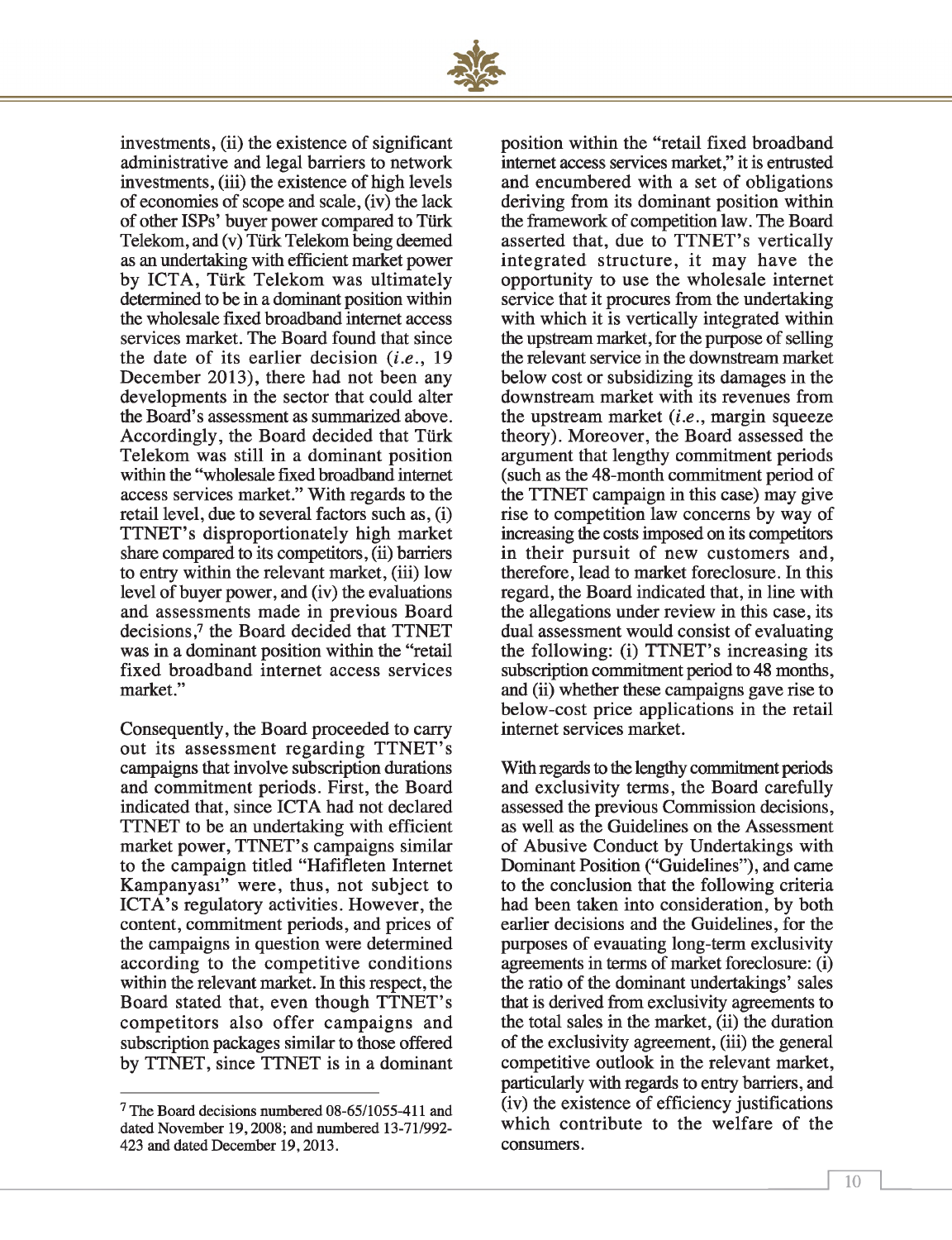

With regards to the question of whether the TTNET campaigns under review gave rise to below-cost pricing in the retail internet services market, the Board indicated that the relevant analysis can be performed within the framework of margin squeeze theory (that is, a kind of below-cost pricing), in light of the fact that TTNET, which is in a dominant position within the downstream market, belongs to the same economic entity as Türk Telekom, which is itself in a dominant position within the upstream market. Furthermore, the Board declared that, in its decisional practice and literature, the common competition law concern regarding long-term agreements with exclusivity and margin squeezing features is whether a large portion of the market is foreclosed to the competitors due to the foreclosure effects of such agreements on the customers. Therefore, in order to determine whether or not TTNET had engaged in a margin squeeze maneuver through the relevant campaigns, the Board conducted a revenuecost analysis for the campaign in question and examined the effects of this campaign on the relevant market. Following its analysis, the Board stated that it had found no evidence suggesting that TTNET had applied belowcost prices by taking advantage of either (i) its dominant position in the retail fixed broadband internet access services market, or (ii) the fact that it is part of the same economic entity as Türk Telekom. The Board further stated that it had found no evidence suggesting that TTNET had applied margin squeezing between the downstream and upstream markets, which could not be matched by its com petitors. As a result of its analysis regarding the effects of TTNET's campaign in the relevant market, the Board determined that the number of subscribers who had switched their subscription packages as a result of the "Hafifleten Internet Kampanyası" campaign (and other proactive campaigns) was limited during the period under review, and that the portion of the market that was closed to competition as a result was not broad or extensive enough to arouse competition law concerns. Therefore, the Board concluded that the lengthy commitment periods in the TTNET campaign under review did not lead to market foreclosure.

In light of the evaluations above, the Board did not find it necessary to initiate a fullfledged investigation concerning the allegations against TTNET.

#### *The Turkish High State Court Annulled the Turkish Competition Board's Decision on the Export Ban*

The Turkish High State Court ("High Court") has recently rendered its decision in which it reviewed the Turkish Competition Board's ("Board") decision8 regarding the allegations that Roche had violated Articles 4 and 6 of the Law on the Protection of Competition ("Law No. 4054") by way of engaging in anticompetitive agreements and by its refusal to supply its products to the complainant.

The background of the Board's decision, which has been appealed to the High Court, can be summarized as follows: The complainant, Corena, a pharmaceutical warehouse, alleged that the export ban in the Sales Agreement that was concluded between Roche and various pharmaceutical warehouses for the distribution of Roche products ("Agreement") violated Article 4 of the Law No. 4054. Moreover, the complainant also claimed that Roche had prohibited pharm aceutical warehouses from selling Roche products to Corena.

In its evaluation of the allegation regarding the export ban, the Board stated that the export ban may be evaluated under Article 4 of the Law No. 4054, as the ban would be considered as a resale condition for the goods and services in question. In this regard, the Board determined that it was important to ascertain whether the restriction in question had any effects on the Turkish market within the scope of Law No. 4054. Following its evaluation, the Board concluded that the export ban in the Agreement only concerned the sales of Roche products outside of Turkey, and thus determined that it did not have any effects on the Turkish market. Accordingly, the Board held that the complainant's allegation

<sup>8</sup> The Board's decision numbered 10-44/785-262 and dated June 17,2010.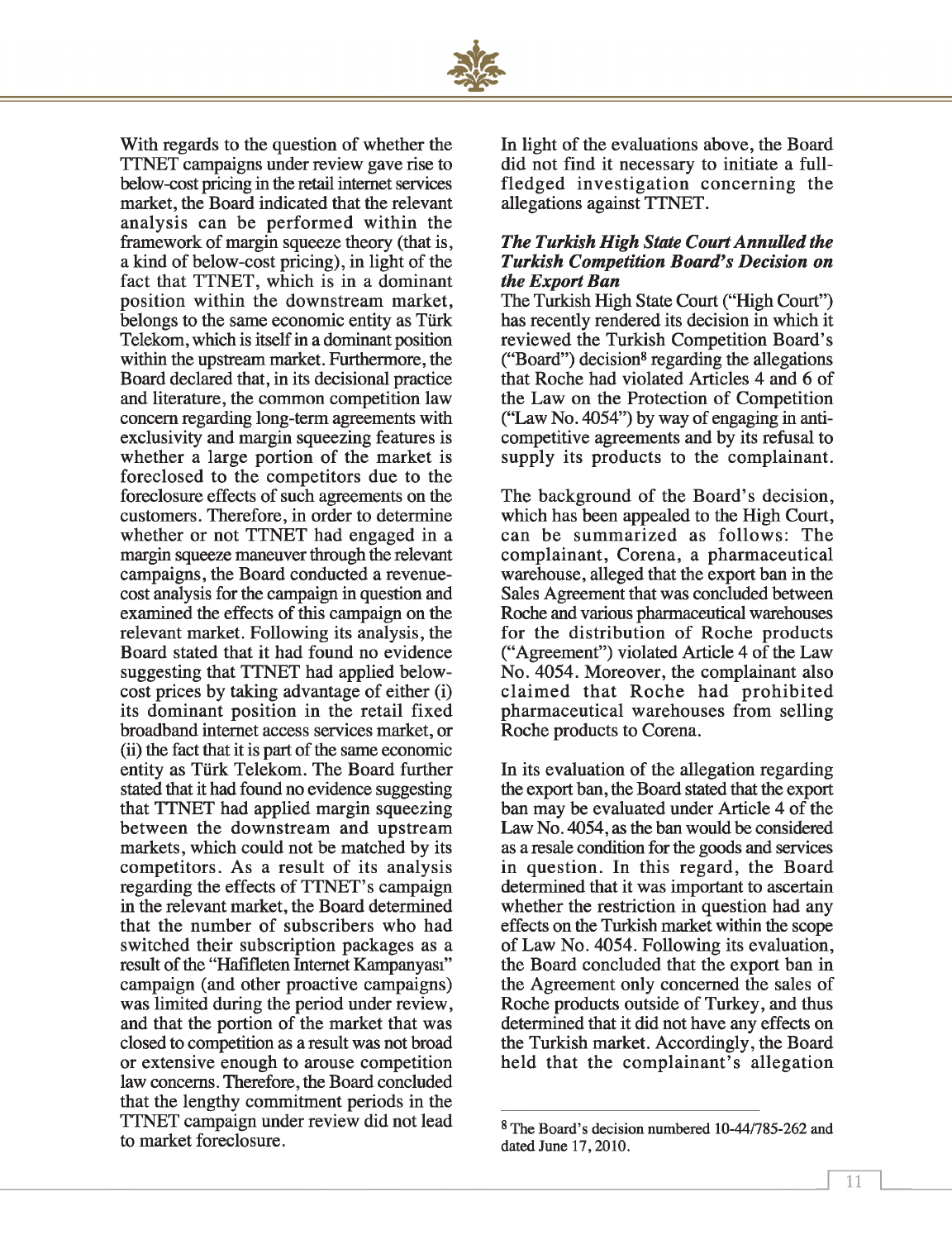

regarding the export ban requirement in the Agreement fell outside the scope of the Law No. 4054.

As for Corena's other allegation (*i.e*., that Roche had prevented other pharmaceutical wholesalers from selling Roche products to Corena), the Board stated that there was not sufficient evidence to conclude that Roche had forced the wholesalers not to supply Corena with Roche products. The Board also determined that the complainant had failed to provide adequate information with regards to the potential effects and the magnitude of Roche's alleged conducts. Therefore, the Board held that there wasn't sufficient evidence to substantiate Corena's claims. Moreover, the Board also noted that the complainant's uncooperative approach and its lack of collaboration during the preinvestigation process had raised doubts concerning the merits of its allegations. As a result of the foregoing findings and considerations, the Board decided not to initiate a full-fledged investigation against Roche.

Corena subsequently appealed the Board's decision to the High Court. Following their review of the case, the High Court's investigating judge and the prosecutor concurred in their opinion and decided to reject the complainant's application, as they concluded that the Board's decision did not constitute an infringement of competition law. However, the High Court disagreed with the opinions of the investigating judge and the prosecutor in its evaluation of the complainant's allegations. In fact, the High Court stated that it was evident that Roche's actions (which formed the basis of Corena's allegations) had an effect on the Turkish market. Furthermore, the High Court declared that the evidence put forth by Corena in the annex to its complaint petition had not been sufficiently examined by the Board, and that the Board should have investigated the claims more thoroughly instead of deciding not to launch a full-fledged investigation. Consequently, the High Court annulled the Board's "no-go" decision regarding Corena's allegations. Following the High Court's ruling,

the Board has recently announced on its website that it has initiated a full-fledged investigation in this matter against Roche.9

Although the High Court did not provide concrete explanations or expound on how export bans would have an effect on the Turkish market, its judgment is nevertheless significant, as it may introduce a new front and open up new investigative paths, thus expanding the Board's established precedents on export bans.

#### **Labor Law**

#### *The Amendments Introduced by the New Draft Law on Labor Courts*

The long-awaited Law on Labor Courts ("Draft Law") has been drafted, approved by the Judicial Commission of the Grand National Assembly of Turkey, and finally introduced to parliament, waiting to be enacted. The Draft Law contains numerous amendments and brings substantial changes to the current Law on Labor Courts No. 5521 ("LLC"). Mandatory mediation is inarguably one of the most remarkable and attention-grabbing reforms; however, it is not the only amendment that deserves notice and close examination.

The first article of the Draft Law stipulates that the purpose of the Draft Law is to regulate the organization, authorization, jurisdiction, and the procedural elements of the labor courts, and aims to revoke the first article of the LLC. The preamble of the Draft Law suggests that the necessity to ease the workload of labor courts in Turkey is a matter of paramount importance, which needs an immediate solution, considering that more than six hundred thousand labor lawsuits are pending before labor courts of first instance, and, likewise, more than two hundred thousand appeals are pending before the Court of Appeals as of 2015.

Furthermore, the LLC has a tangled history that reaches back to the 1950s, having gone

<sup>&</sup>lt;sup>9</sup> The Board's decision numbered 17-19/306-M, which was announced on the Turkish Competition Authority's official website on 6 July 2017.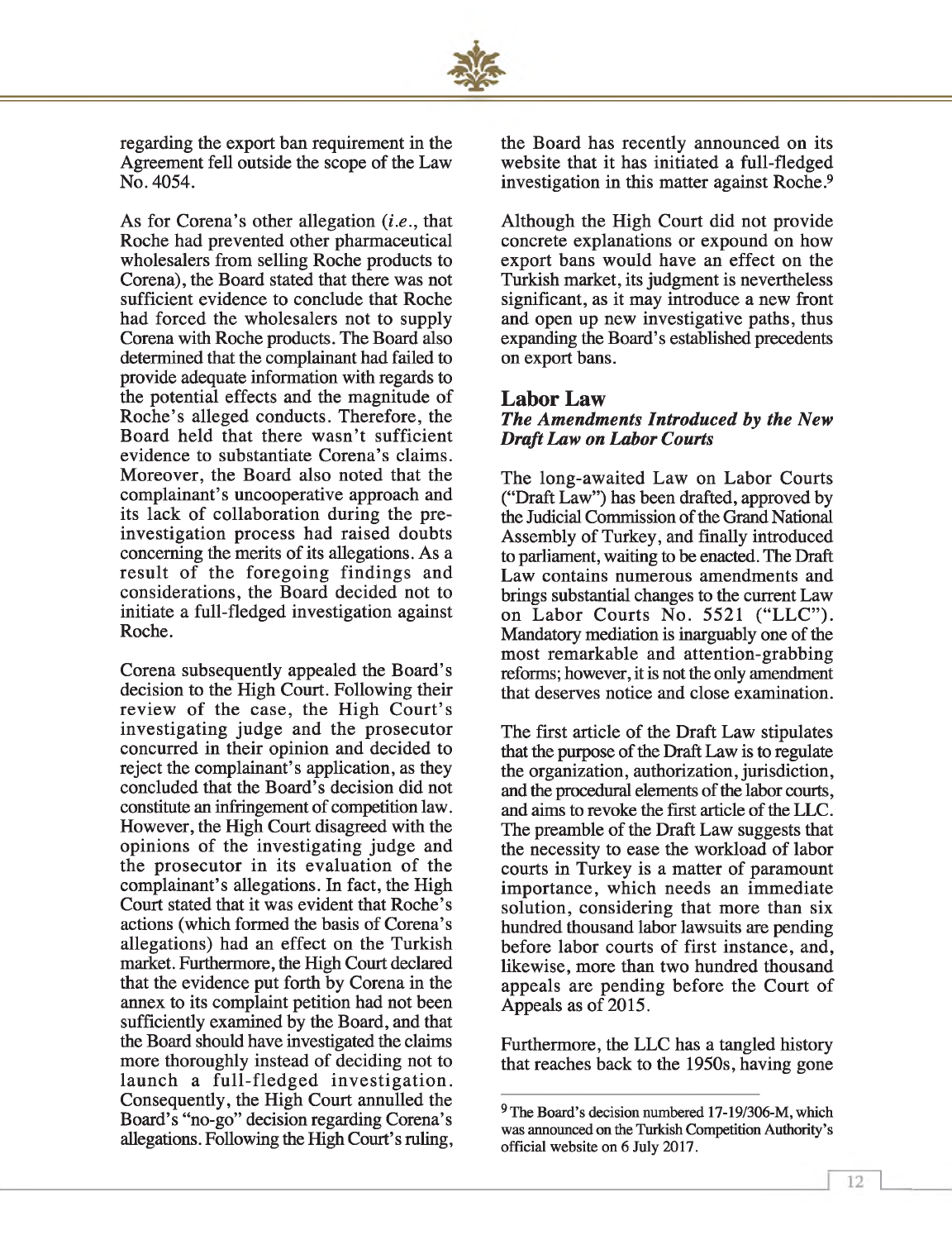

through seven amendments, and yet, it still seems to be outdated in certain aspects. For example, some of the articles are no longer applicable *(e.g.,* Articles 9 and 10), whereas some of the procedures they regulate are not compatible with the requirements set forth under the current Civil Procedure Law No. 6100 ("CPL"), which governs and regulates the judicial process.

Having said that, the principal amendment and the key change brought by the Draft Law is the introduction of mandatory mediation. According to Article 3 of the Draft Law, in cases of compensation claims raised by employees or employers based on individual or collective labor agreements and for reinstatement lawsuits, it is mandatory for the parties to submit their case to a mediator before filing a lawsuit. However, it is important to note that mandatory mediation does not cover or apply to the pecuniary and nonpecuniary damages that may arise from occupational illnesses and work-related accidents.

According to the Draft Law, in mandatory mediation cases, the mediator will be appointed either by the mediation office from a prepared list of mediators, by the commissions to be formed, or by the parties themselves.

The essential duties of the mediator are as follows: (i) informing the parties about mediation meetings, (ii) applying the best efforts possible to communicate with the parties in order to help them reconcile and reach a resolution to the matter, (iii) informing the mediation office as soon as the meeting is concluded, (iv) taking meeting minutes at the end of each negotiation session, and (v) sending those minutes to the mediation office.

According to the Draft Law, the mediator shall conclude the negotiations within three weeks, and this period may be extended for one week by the mediator in certain cases and particular circumstances.

Another significant change which may be introduced to the labor law landscape by the Draft Law concerns the scope of disputes over which the Labor Courts have jurisdiction. According to Article 5 of the Draft Law, disputes between journalists under Law No. 5953, shipmen under Law No. 854, the employees, the employers and the representatives of the employers, subject to the service contracts under Labor Law No. 4857 and Code of Obligations No. 6098, fall under the jurisdiction of the Labor Courts. Comparing the Draft Law provisions to the LLC, we observe that the gist of the amendment is to significantly widen the range of labor law disputes that will be heard by the Labor Courts.

All in all, whilst the fundamental development that the Draft Law introduces to labor law practice in Turkey is the mandatory mediation requirement, various other amendments will also be implemented, aiming to lessen the workload of the judiciary and to clarify their work range and the limits of their jurisdiction.

#### **Litigation**

*The Court of Appeals Clarified the* Admissibility of Relying on Oath as Evidence *in Civil Proceedings where Evidence List does not Include "Oath"*

Oath is accepted as evidence according to the rules of Turkish civil procedural law, even though the term itself is not defined by the Law on Civil Procedure No. 6100 ("Law No. 6100"). Scholars define oath as oral statements made by the parties confirming accuracy or denying the claims about a certain event related to the dispute. By relying on an oath, a party asks the counterparty to testify under oath about a certain event in order to prove its case. An oath is considered and treated as conclusive evidence under the Law No. 6100. Therefore, after an oath takes place in accordance with the required procedure, the facts of the event that the oath relates to are deemed to be proven.

When the repealed Law on Civil Procedure No. 1086 ("Repealed Law") was in force, the Court of Appeals stated its opinion that, in civil proceedings, the parties could rely on oath as evidence, and that the courts could

*1*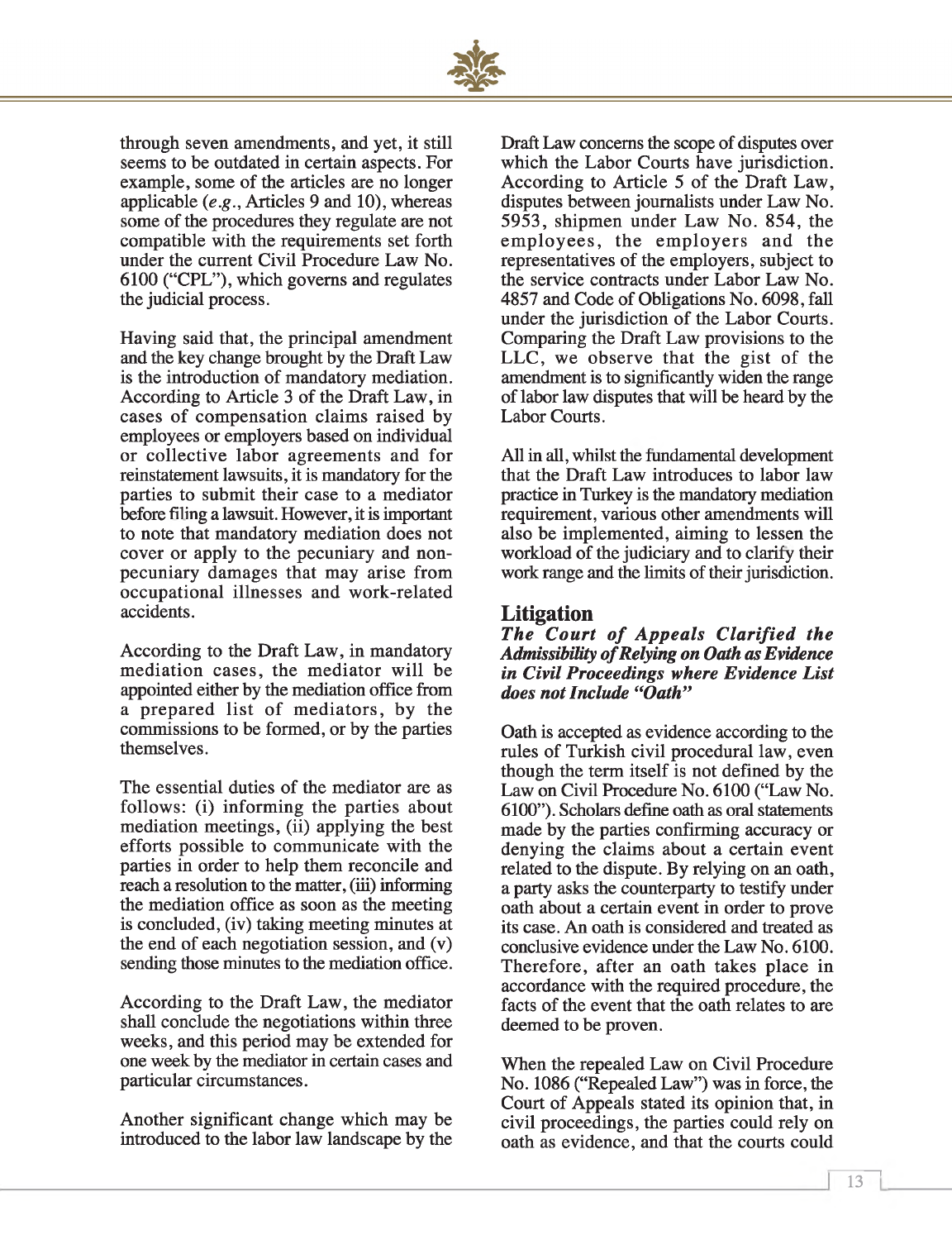

ask the parties whether they were willing to rely on oath as evidence, even in cases where the evidence list did not specifically include "oath," but instead included a phrase such as "miscellaneous evidence" or "all kinds of evidence." After the Law No. 6100 came into effect, certain civil chambers of the Court of Appeals still followed the aforementioned approach with respect to this issue; however, certain others developed or adopted a different approach, which will be explained below.

Article 194(2) of the Law No. 6100 provides that "The parties are required to expressly state the evidence that they rely on and which event is to be proven by each evidence." Moreover, Article 119(1)(e) of the Law No. 6100, which governs and regulates the contents of lawsuit petitions, provides that a lawsuit petition must indicate which event will be established and proven by which piece of evidence. These provisions were only introduced to Turkish civil procedural law with the Law No. 6100; in other words, the Repealed Law did not contain such provisions. Certain civil chambers of the Court of Appeals have concluded, based on these provisions, that the parties are obliged to specifically include "oath" in their evidence lists in order to be able to ask the counterparty to testify under oath if need be during the proceedings, and that merely mentioning "miscellaneous evidence" or "all kinds of evidence" in their evidence lists is insufficient and does not confer the right to rely on oath as evidence.

Due to the conflicting approaches of the various chambers of the Court of Appeals on this matter, this issue has been brought before the General Civil Assembly on the Unification of the Precedents of the Court of Appeals ("General Civil Assembly"), which rendered its decision No. 2015/2 E. and 2017/1 K. on 3 March 2017, unifying the divergent precedents and practices. In this decision, the assembly concluded that, in civil proceedings, merely including "miscellaneous evidence" or "all kinds of evidence" in the evidence list is not sufficient to give the right to rely on oath as evidence. In the same vein, the assembly declared that the courts cannot remind the relevant party of the option to rely on oath as evidence either.

The General Civil Assembly justified its decision by explaining that Articles 194(2) and  $119(1)(e)$  of the Law No. 6100 oblige the parties to clearly explain which piece of evidence will be used to prove which particular event; therefore, a party that fails to specifically indicate "oath" as evidence in its evidence list cannot be granted the right to rely on oath in the ensuing proceedings.

On the other hand, it is worth noting that the General Civil Assembly was not unanimous in its decision and that it had members who did not agree with this ruling. These dissenting members argued that, by mentioning and including "miscellaneous evidence" or "all kinds of evidence" in the evidence list, the parties demonstrate their willingness to rely on every type of evidence, including an oath, which are available in civil proceedings. Nevertheless, the majority was not persuaded and did not agree with or adopt this approach.

As a result, following the General Civil Assembly's decision, it is no longer possible to rely on oath as evidence in civil proceedings if the evidence list does not indicate "oath" specifically, but instead merely mentions "miscellaneous evidence" or "all kinds of evidence." Surely, this new rule is applicable for the cases that are adjudicated under the Law No. 6100.

#### **Pharmaceutical Law**

*Developments in the Healthcare Industry: Introducing the Draft Regulation on the Registration, Traceability and Tracking of Medical Devices*

On 16 June 2017, the Turkish Medicine and Medical Device Institution ("Institution") published the Draft Regulation on the Registration, Traceability and Tracking of Medical Devices ("Draft Regulation") on its website.10

The Draft Regulation provides certain principles regarding the tracking system for

10 See at

<http://www> .titck.gov .tr/Duyurular/DuyuruGetir?id=3 025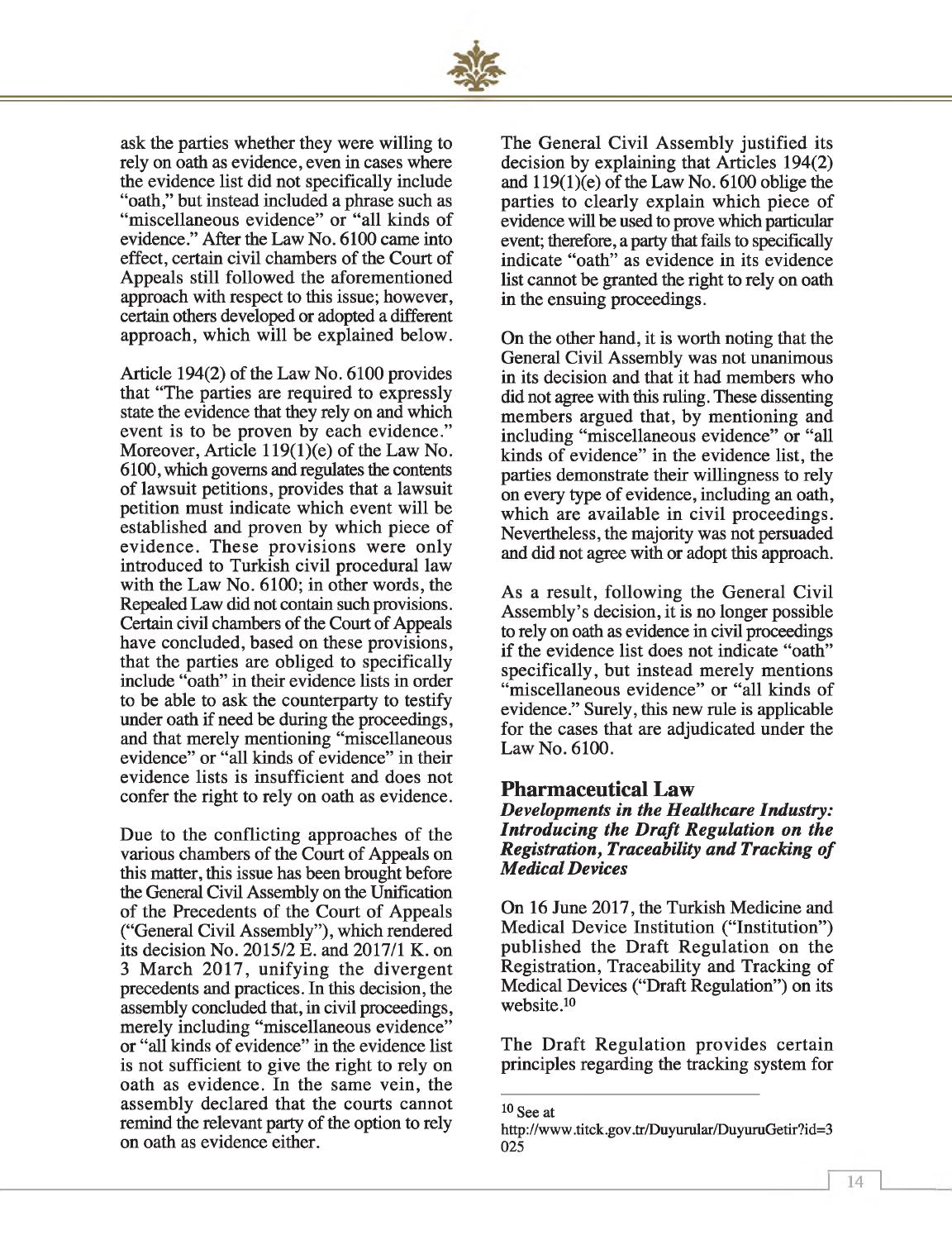

medical devices, which is described in Article 4 as "the online system which allows the registration, traceability and tracking of products in the scope of the Medical Device Regulation, the Regulation on Active Implantable Medical Devices, and the Regulation on In Vitro Diagnostic Medical Devices, and which is used for registration procedures regarding legal or real persons that manufacture, import, export and sell these products, importers' real or legal person representatives, if any, and institutions." In a nutshell, the system revolves around the registration and notification obligations of the manufacturers and importers and, in return, the recording obligations of the Institution.

The main issues and subjects addressed under the Draft Regulation are as follows:

#### **- Notification and Recording**

As per Article 5 of the Regulation, titled "General Principles," the Institution is responsible for keeping all kinds of records related to medical devices, including records related to the sale of such medical devices, as well as information and records concerning real or legal persons and their representatives who manufacture, import, export, sell, distribute, or repair medical devices.

For this purpose, the Institution collects information, records and documents from manufacturers (or, if the manufacturers reside outside of Turkey, from their representatives) regarding their company and their medical devices. If such documents expire and are not renewed in due time, then these records /registries are put on hold *(i.e.,* suspended) by the Institution, and the registration of new devices governed by these documents is prohibited, and production/importation notifications are also not allowed.

This system also functions as a hub for manufacturers who wish to connect with potential dealers for the distribution of their registered devices. Such direct connections between manufacturers and dealers are not subject to the Institution's approval and do not require its consent.

#### **-** *Registration Procedures*

Article 6 of the Draft Regulation sets forth the registration requirements. According to Article 6, the following requirements should be fulfilled when seeking registration: (i) real or legal persons should be engaged in commercial activities, (ii) system users should possess an electronic or mobile signature, and (iii) information and documents that may be requested by the Institution as per the guidelines (to be published) should be procured and submitted to the Institution.

Information and documents regarding medical devices that are requested by the Institution will also be uploaded to the registration system and will be available for all users to see, in line with the principles that will be explained and detailed under the Institution's guideline(s). To that end, users will have to ensure that such information and documents are kept up-to-date at all times.

#### **- Principles as to Traceability and Tracking**

Principles regarding the traceability and tracking of medical devices are set forth and regulated under Article 7 of the Draft Regulation.

Article 7 specifies that the guiding principle is to trace and track medical devices beginning from their introduction to the market and continuing until the end of their commercial life cycle. In this regard, importers, manufacturers and related parties should notify the Institution about the importation, production and transfer/movements of medical devices, in accordance with the Institution's soon-to-be-published and future guidelines.

Article 7 indicates that the Institution will also prepare guidelines with respect to notification requirements regarding medical devices' usage processes, surveillance, auditing and warning systems for medical devices, as well as procedures relating to the traceability and tracking of medical devices.

#### **- Sanctions**

Parties who fail to comply with the system requirements enumerated in the Draft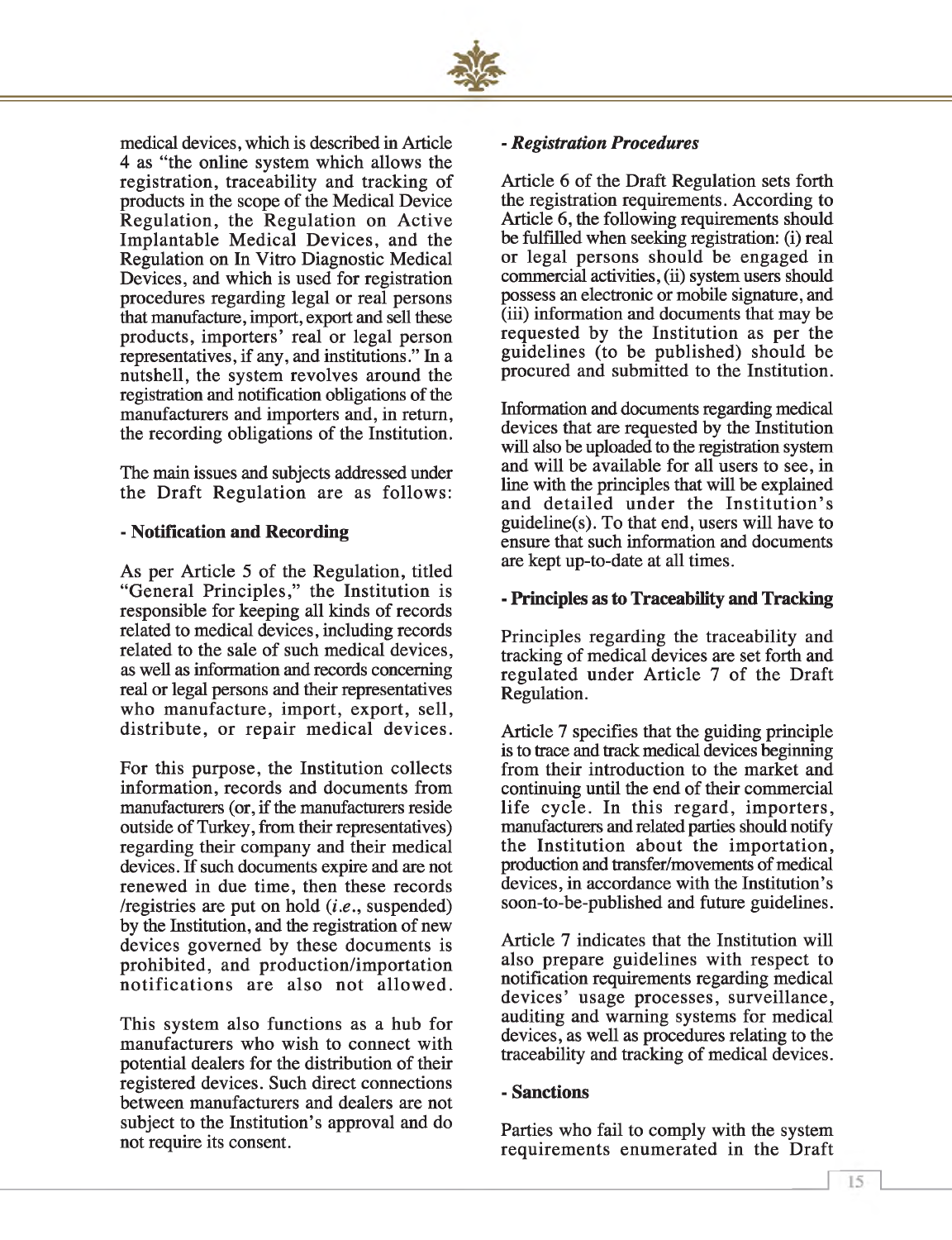

Regulation will face certain sanctions, as listed in Article 9, which range from the suspension or cancellation of the company's registration to sanctions that are listed under the Law Regarding the Preparation and Application of the Technical Legislation on Products, which include administrative monetary fines up to TL 250,000 (approx. EUR 60,000).

#### **Data Protection Law** *Circumstances in which the Grounds o f Data Processing Are No Longer Valid*

On 29 May 2017, the Personal Data Protection Authority ("DPA") published the Draft Regulation on the Erasure, Destruction or Anonymization of Personal Data ("Draft Regulation") on its official website, and invited public comment on the relevant secondary legislation. The Draft Regulation was open for public comment until 12 June 2017, and the DPA is currently in the process of finalizing the text.

The Draft Regulation is based on Articles 7 and 22 of the Law No. 6698 on the Protection of Personal Data ("DP Law"). Article 22 authorizes the DPA to draft secondary legislation related to the DP Law. As a general rule, as promulgated under Article 7 of the DP Law, in the event that the reasons for which the personal data are processed cease to exist or are no longer valid, personal data should be erased, destroyed or anonymized by the data controller *ex officio,* or upon the request of the data subject, regardless of whether the personal data has been processed in accordance with the DP Law and other relevant legislation. Moreover, as per Article 138 of the Turkish Criminal Code, when the data controller fails to destroy or erase personal data in cases where personal data processing is against the law and in breach of the good faith principle, the data controller may be sentenced to a prison term of 1-2 years. Therefore, this obligation may have criminal consequences and it is critical to understand the circumstances in which the "grounds of data processing are deemed to be no longer valid."

As per Article 5 of the Draft Regulation, the necessary conditions for processing personal data cease to exist or are deemed not to be fulfilled, in the particular circumstances set out below:

(i) In case of an amendment or abolition being m ade to the provisions in the relevant legislation that constitutes the basis of personal data processing,

(ii) Where there is no agreement between the parties, where the agreement is invalid, or where the agreement is automatically terminated, in case of termination or revocation of a contract,

(iii) Where the underlying purpose of personal data processing ceases to exist,

(iv) Where personal data processing is against the law and in violation of the good faith principle,

(v) If the data subject withdraws its consent, where the personal data processing can only be carried out subject to the condition of explicit consent,

(vi) Where the data controller accepts the data subject's request regarding deletion, erasure or anonymization of personal data within the scope of their rights under Article 11 of the DP Law,

(vii) Where a complaint is submitted to the DPA and such complaint is approved by the DPA, in case the data controller denies the data subject's request for the erasure or destruction of their personal data,

(viii) Where there are no conditions that could justify the retention of personal data for an extended period of time, after the maximum required period for the retention of personal data has already elapsed or expired,

(ix) W here the conditions requiring the processing of personal data as per Articles 5 and 6 of the DP Law cease to exist.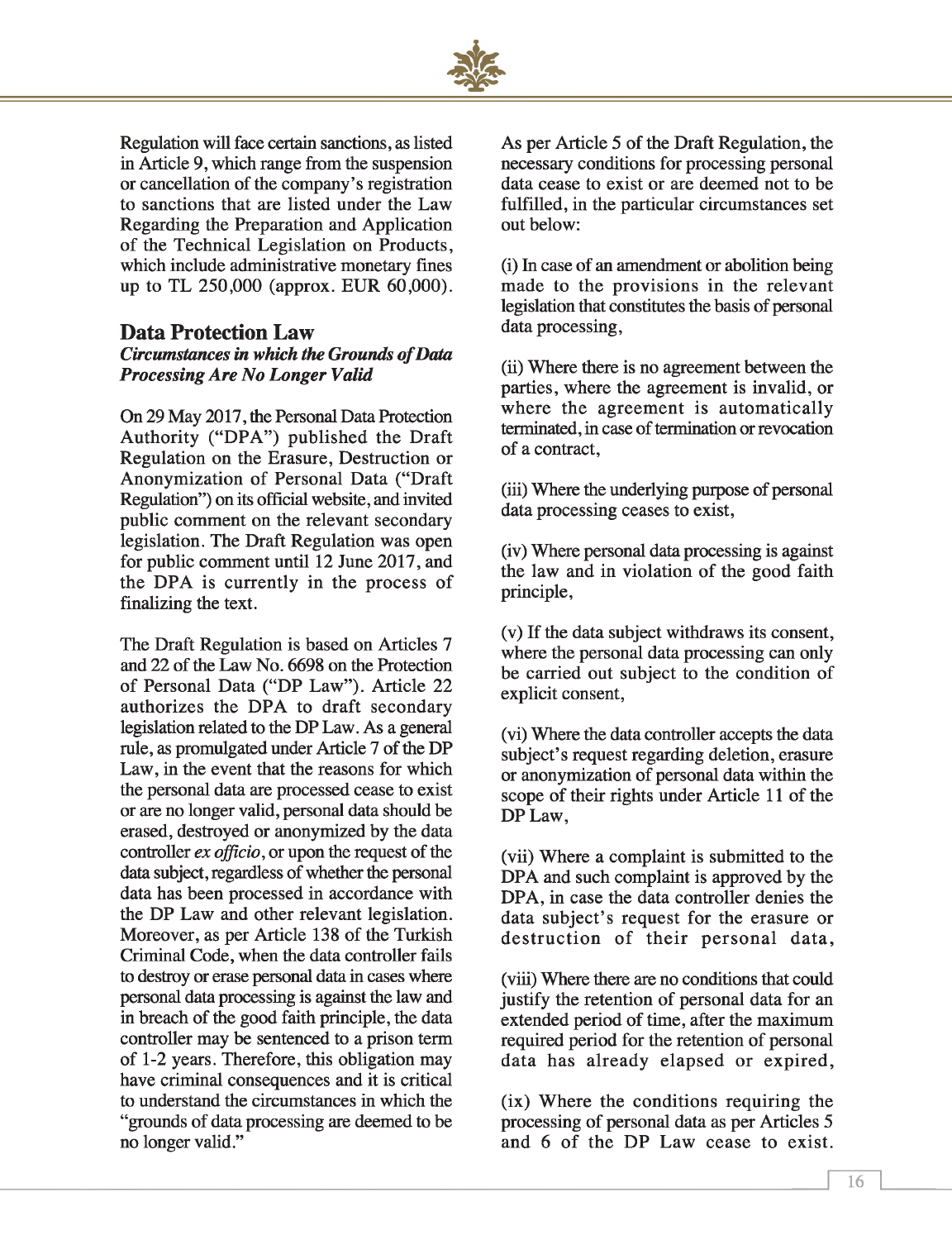

If any of the conditions above is met, then the data controller is required to erase, destroy or anonymize personal data on its own, or upon the request of the data subject, as per Article 5 of the Draft Regulation. Therefore, it should be emphasized that the data controller does not need to receive the data subject's request in order to initiate the erasure, destruction or anonymization process, and that the data controller may start the process of erasure, destruction, or anonymization on its own initiative, in order to avoid falling afoul of the regulations or inadvertently engaging in any illegal activities within the scope of the foregoing provisions.

Definitions of erasure, destruction, or anonymization were also promulgated under the Draft Regulation, as explained below:

(i) According to Article 8 of the Draft Regulation, the erasure of personal data wholly or partially achieved by automatic means is defined as the process of rendering the relevant personal data inaccessible to the relevant users and unusable in any way or by any means.

(ii) According to Article 9 of the Draft Regulation, the destruction of personal data is defined as rendering the entire physical filing/archiving medium, wherein information is stored and which is capable of data storage, irrecoverable and unusable.

(iii) Finally, as per Article 10 of the Draft Regulation, anonymization is defined as rendering personal data anonymous in such a way that it cannot be related to or associated with an identified or identifiable real person, even through the process of matching such data to other data.

In conclusion, the Draft Regulation—which is not yet in effect and may be subject to change—provides, in its current published state, insight and guidance on the erasure, destruction and anonymization of personal data. In order to avoid criminal consequences, data controllers need to establish strong internal processes and procedures to monitor the conditions and purposes of processing personal data, and adjust their data processing practices to the requirements of the new regulations as necessary.

#### *Draft Regulation on the Data Controllers' Registry*

The "Draft Regulation on the Data Controllers' Registry" ("Draft Regulation") was published on the official website (www.kvkk.gov.tr) of the Data Protection Authority ("DPA"), and the DPA opened it to public comment between 5 May 2017, and 20 May 2017. The Draft Law is not yet in effect and may be subject to various changes before it finally comes into effect.

The purpose of this Draft Regulation is to establish the Data Controllers' Registry, which will be publicly available, under the supervision of the Data Protection Board. Furthermore, the Draft Regulation seeks to determine the procedures and principles concerning the registrations to be made with the Data Controllers' Registry and to ensure their implementation, according to the Law No. 6698 on the Protection of Personal Data ("Law No. 6698").

The basic principles that the Draft Regulation introduces may be listed as follows:

(i) The Draft Regulation sets forth a registration obligation, which is also governed by and regulated under the Law No. 6698. According to Article 5 of the Draft Regulation, before processing any personal data, data controllers will be obliged to register with the Data Controllers' Registry.

It's worth noting that, according to the same provision, data controllers who reside outside of Turkey will also be obliged to register with the Data Controllers' Registry through a data controller representative. The Draft Regulation differs significantly from the Law No. 6698 on this point. Designation of a data controller representative is not an obligation imposed under the Law No. 6698, and that law implies that the designation of a data controller representative is entirely optional; whereas the Draft Regulation renders the designation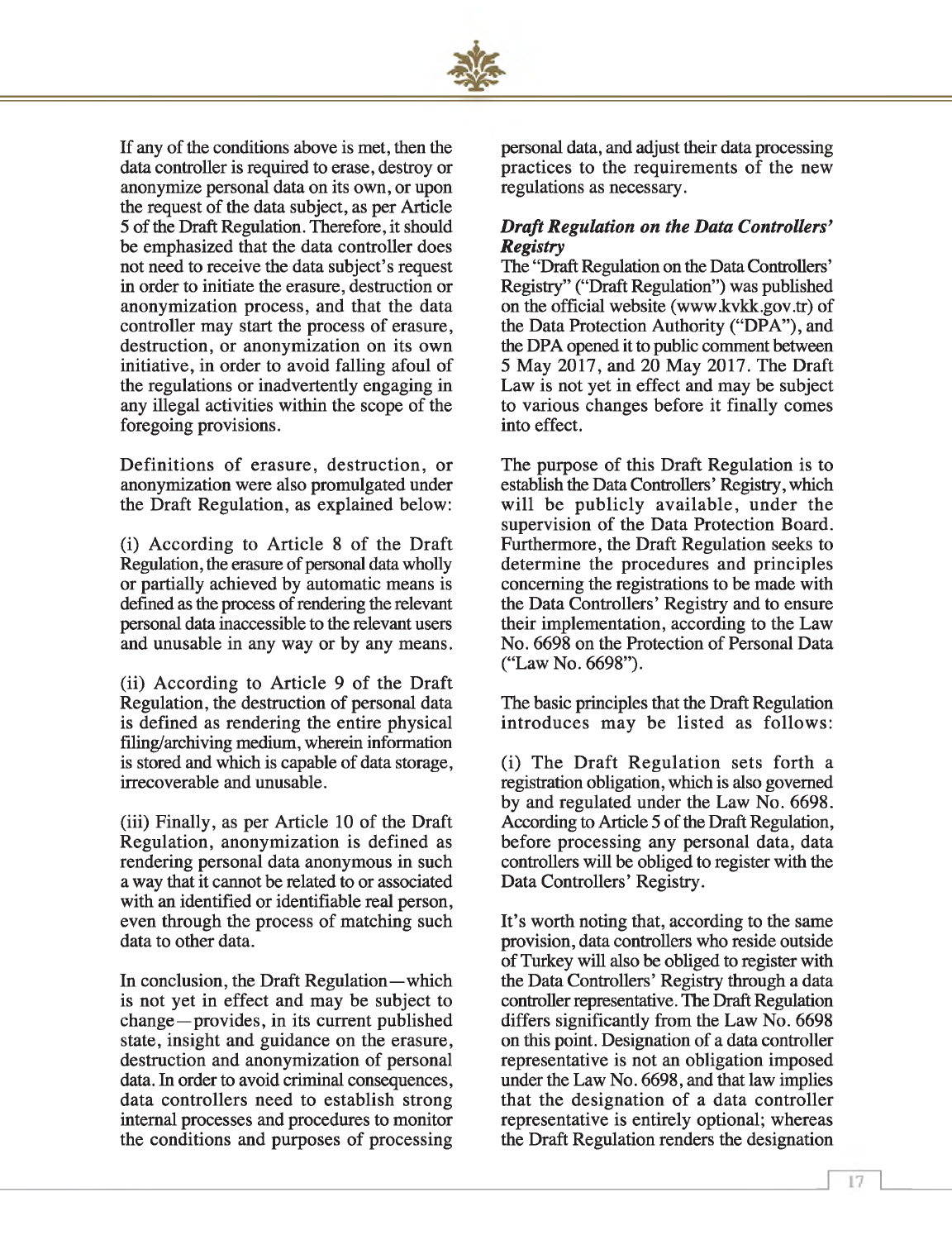

of a data controller representative mandatory. Furthermore, according to the Draft Regulation, a designated data controller representative must be "a legal entity residing in Turkey or a citizen of the Republic of Turkey."

The registration obligation imposed on foreign data controllers by the Draft Regulation also differs significantly from EU regulations. For instance, under current EU data-protection laws, the registration obligation only arises for entities which are established in a member state, or which make use of equipment located in a member state for data processing purposes. On the other hand, the Draft Regulation imposes this obligation on all data controllers residing outside of Turkey, without providing any exceptions or exclusions or limiting it based on certain criteria, which would mean that every data controller in the world, regardless of where they may be located, will be obliged to register with the Data Controllers' Registry, if the Draft Law comes into legal force in its current form.

(ii) The Data Controllers' Registry will be publicly available and the Data Protection Board will have the authority to determine the scope of its public availability and dissemination.

(iii) The information that will be required to be disclosed to the Data Controllers' Registry during the registration process will be predicated on the inventory of personal data being processed.

(iv) The information submitted to the Data Controllers' Registry and subsequently published in the Data Controllers' Registry will be taken as the basis for determining the extent of the obligation of the data controller to provide information to the data subject, to respond to the claims and requests of the data subject, and to determine the scope of the explicit consent given by the data subjects.

(v) Data controllers will be responsible for ensuring that the information submitted to the Data Controllers' Registry and published in

the Data Controllers' Registry are accurate, up-to-date, and in accordance with the law. Registration with the Data Controllers' Registry will not remove or negate any other liabilities or obligations imposed on the data controllers under the Law No. 6698.

(vi) Article 16 the Draft Regulation sets forth some exemptions to the foregoing requirements. According to Article 16, data controllers will not be obligated to register some of their activities (*e.g*., processing of personal data that is necessary for the prevention of a crime or for assisting crime investigations, or processing of personal data that is made public by the data subject) with the Data Controllers' Registry.

Similarly, Article 17 of the Draft Regulation stipulates certain exemption measures determined by the Data Protection Board. However, the exemption of certain data controllers from the obligation to register with the Registry by the Data Protection Board (based on the objective criteria set out under this secondary regulation) does not exempt such data controllers from their additional obligations under the Law No. 6698.

(vii) The data controllers' interactions with the Data Controllers' Registry will be conducted through "VERBIS" ("Data Registration Information System") which is an information system that will be used by the data controllers to apply to and register with the Data Controllers' Registry and to carry out other actions related to the Data Controllers' Registry. VERBIS can be accessed through the internet, and the system will be established and administered by the DPA.

(viii) The maximum time period established for processing personal data, which is presented to and published in the Data Controllers' Registry by the data controllers, will be taken into account for determining the scope of the obligation of the data controller to erase, destroy or anonymize personal data, as per Article 7 of the Law No. 6698.

*1*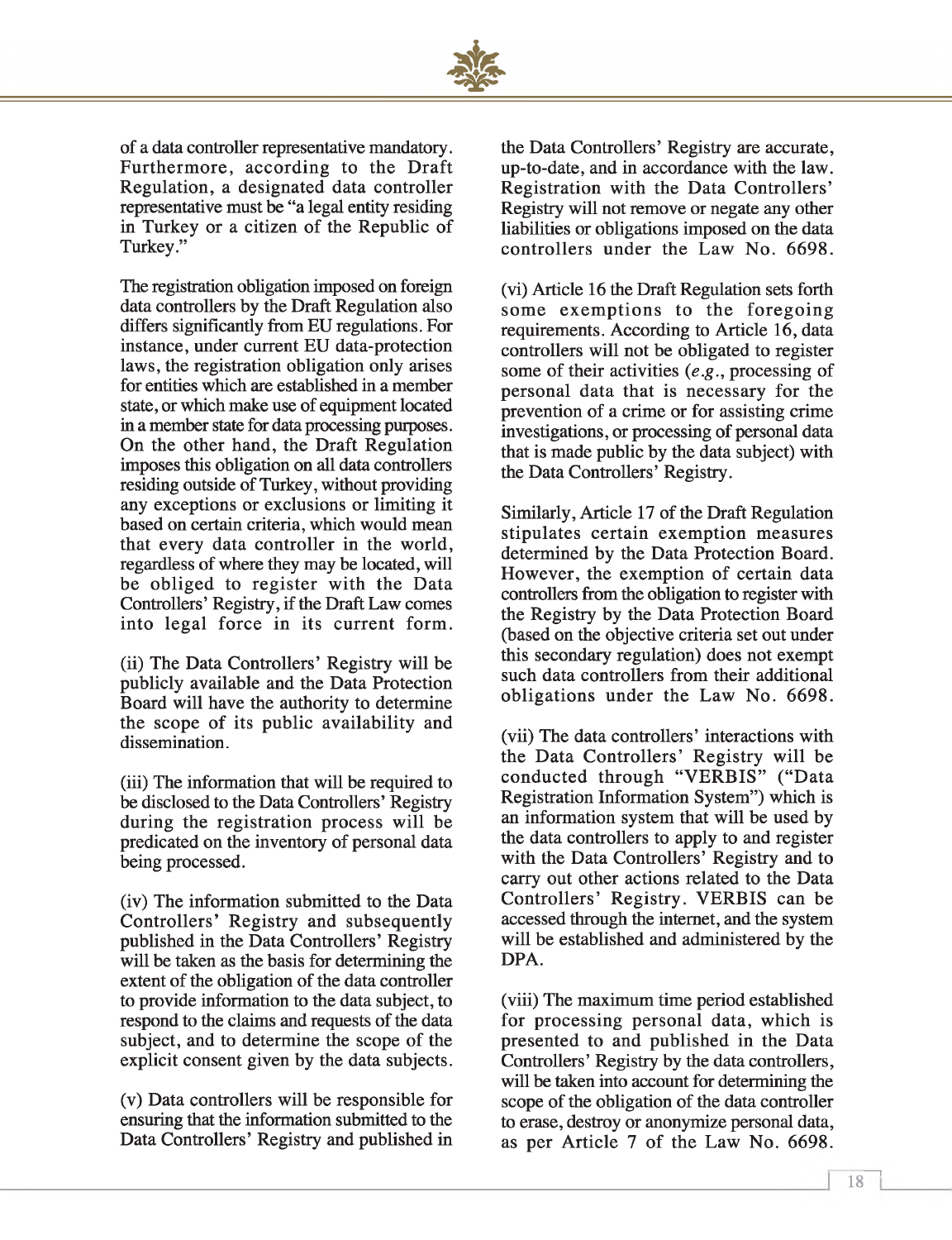

The DPA opened the Draft Regulation to public comment, obtained the views and comments of the relevant players and stakeholders in the sector, and now continues its work on finalizing the Draft Regulation. In light of the foregoing explanations, it is clear that the Draft Regulation needs certain amendments before it comes into effect, in order to be in line with the Law No. 6698 and current EU practice.

#### **Internet Law** *Safety Stamp Era in E-Commerce*

The Communiqué on Safety Stamp and Notification Obligation in E-Commerce ("Communiqué") has been published in the Official Gazette on 6 June 2017. The Communiqué entered into force on the same date.

The Communiqué aims to establish the procedures and principles relating to the safety stamp to be used in e-commerce activities and provides certain provisions regarding the safety and service quality standards to be applied to intermediary service providers and to service providers who are willing to obtain (and interested in acquiring) the safety stamp. The Communiqué sets out the application and cancellation procedures, the conditions that must be satisfied to obtain the safety stamp, as well as the duties and obligations of the safety stamp providers.

The Communiqué has been enacted on the basis of Article 11 of the Law on the Regulation of Electronic Commerce ("Law") and Article 16 of the Regulation on Service Providers and Intermediary Service Providers in Electronic Commerce ("Regulation"). Accordingly, the terms defined in the Communiqué are consistent with the terms defined both in the Law and the Regulation. The Communiqué also introduces new terms specifically for the purposes of this Communiqué, such as "secure socket layer," "safety stamp," and "safety stamp providers."

According to the Communiqué, "safety stamp" describes an electronic mark to be provided to service providers and intermediary service providers who comply with the minimum requirements regarding the standards of safety and service quality. It should be noted that acquiring this safety stamp is entirely optional. Therefore, the requirements and obligations set forth in the Communiqué only apply to those service providers who are willing to fulfill its requirements in order to obtain the safety stamp certifying their safety and security, and the safety stamp providers who will be authorized to issue this safety stamp.

Article 5 of the Communiqué enumerates the minimum requirements for obtaining the safety stamp. Article 5 stipulates that any transaction that involves personal data and payment information should be carried out with the home secure sockets layer ("SSL") on the desktop or mobile website, and with SSL in the mobile application.

Service providers who wish to obtain a safety stamp should also plan and set up their processes in accordance with the relevant laws and regulations, and should also implement the appropriate measures to deal with and manage content that can negatively affect children's physical, mental, moral, psychological and social development characteristics. In addition, service providers should offer or provide their customers with the opportunity to receive information about their orders, such as the stock, content, usage, warranty (if any), technical support, cargo, delivery time, and the details of who will provide these services, along with visual content that makes it possible for customers to understand these matters. Service providers should also offer or provide information with respect to who will provide the service, as well as the scope and duration of the service subject to e-commerce. According to the same provision, in order for the customer to obtain information or to submit a complaint about their orders, service providers should provide contact information. Finally, if the service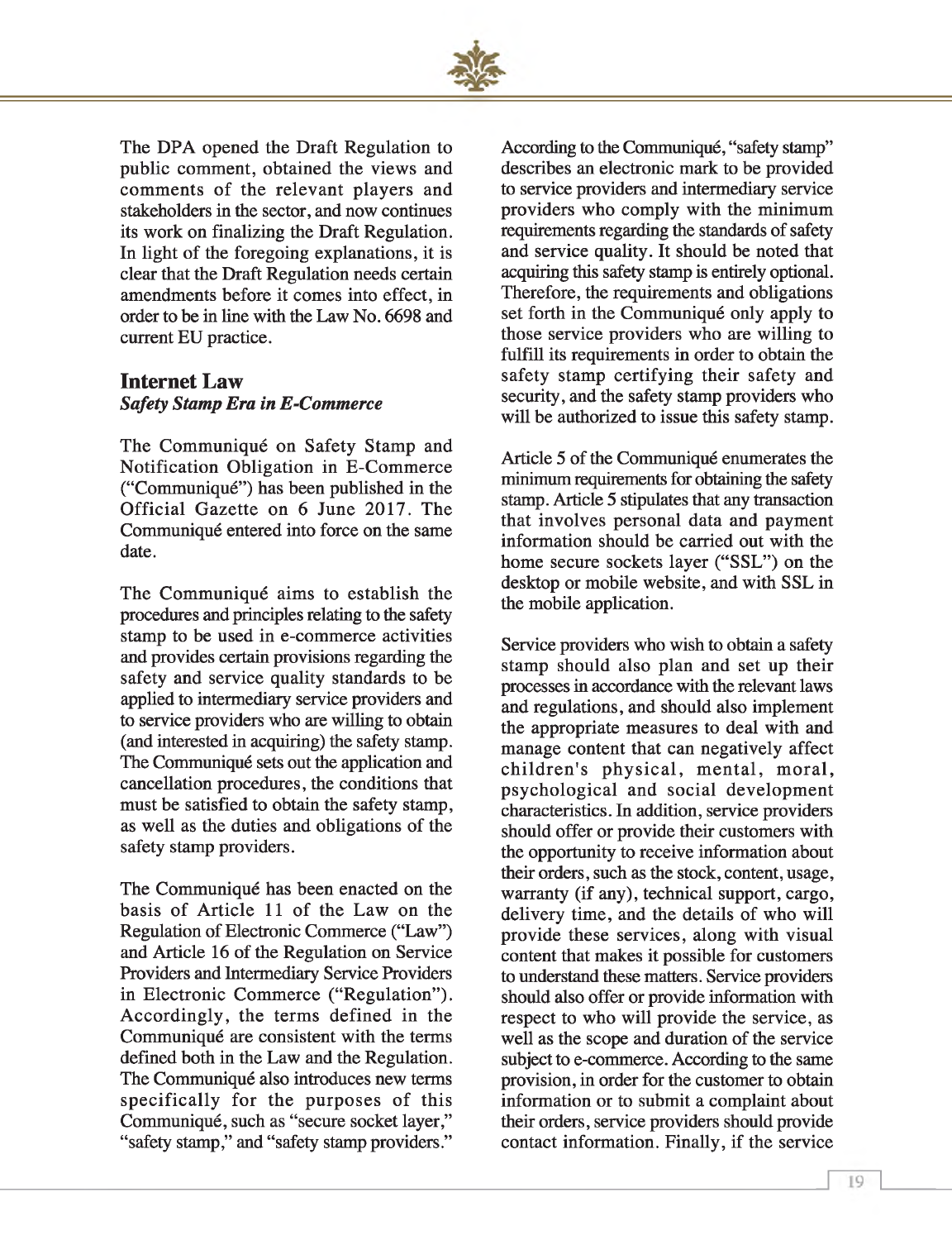

providers wish to obtain the safety stamp, they should not have been convicted of a crime specified in Article 5 of the Communiqué.

Applications for the safety stamp should be submitted directly to the safety stamp providers by the service providers and the intermediary service providers. The required documents should be submitted according to Article 5 of the Communiqué, as explained above. Following the submission of an application, a report will be prepared by the safety stamp provider to determine whether the service provider is complying with the conditions set out in the Communiqué. If the applicant has fulfilled the conditions set forth in the Communiqué and the report is favorable to the applicant, then the application will be approved and the safety stamp will be provided. If not, the applicant will be granted a period of thirty days to fulfill the missing conditions *(i.e.,* the conditions that it has failed to satisfy).

Once granted, the safety stamp should be displayed on the main page of the service provider or the intermediary service provider's electronic commerce environment, according to Article 6 of the Communiqué. Safety stamps can also be displayed or put on pages other than the home page.

Article 9 of the Communiqué governs, regulates, and delineates the scope of the authority of the safety stamp providers, such as the authority to determine whether or not the service providers are complying with the conditions set out under the Communiqué, to audit the service providers following a complaint, and, at least once a year, to take the necessary measures to prevent the misapplication or misappropriation of the safety stamp and to notify the relevant authorities and the Ministry of Customs and Trade ("Ministry") of matters uncovered during their inspections which may require judicial or administrative sanctions.

The obligations of safety stamp providers are set forth and regulated under Article 10 of the Communiqué. According to Article 10, safety stamp providers are required to carry out the suspension or cancellation of the safety stamp when necessary, to audit the service providers and intermediary service providers, and to prepare the activity reports to be submitted to the Ministry. Safety stamp providers should submit an annual report to the Ministry (by the end of March each year), and this report should include the material set forth and described in the Communiqué.

This Communiqué is expected to amplify ecommerce transactions and foster the development of e-commerce activities in Turkey by establishing a safe and secure ecommerce environment, while also aiming to provide a swift and cost-efficient dispute resolution mechanism with respect to ecommerce transactions.

#### **Real Estate Law** *The New Zoning Regulation for Planned Areas*

Turkey's main regulation with respect to zoning for planned areas, Type Zoning Regulation for Planned Areas ("Old Regulation"), will now be replaced by the new Zoning Regulation for Planned Areas ("Regulation"), published in the Official Gazette of 3 July 2017. The Regulation shall be effective as of 1 October 2017 (except for the Provisional Article 3 which enters into force on the publication date of the Regulation), providing companies with a 3 month adaptation period to adjust their operations and bring them in line with the Regulation.

The Regulation has sparked a certain amount of controversy. Several civil society organizations in Turkey have alleged that the Regulation will cause significant problems for the construction sector and for architects, and that the sector's field experience and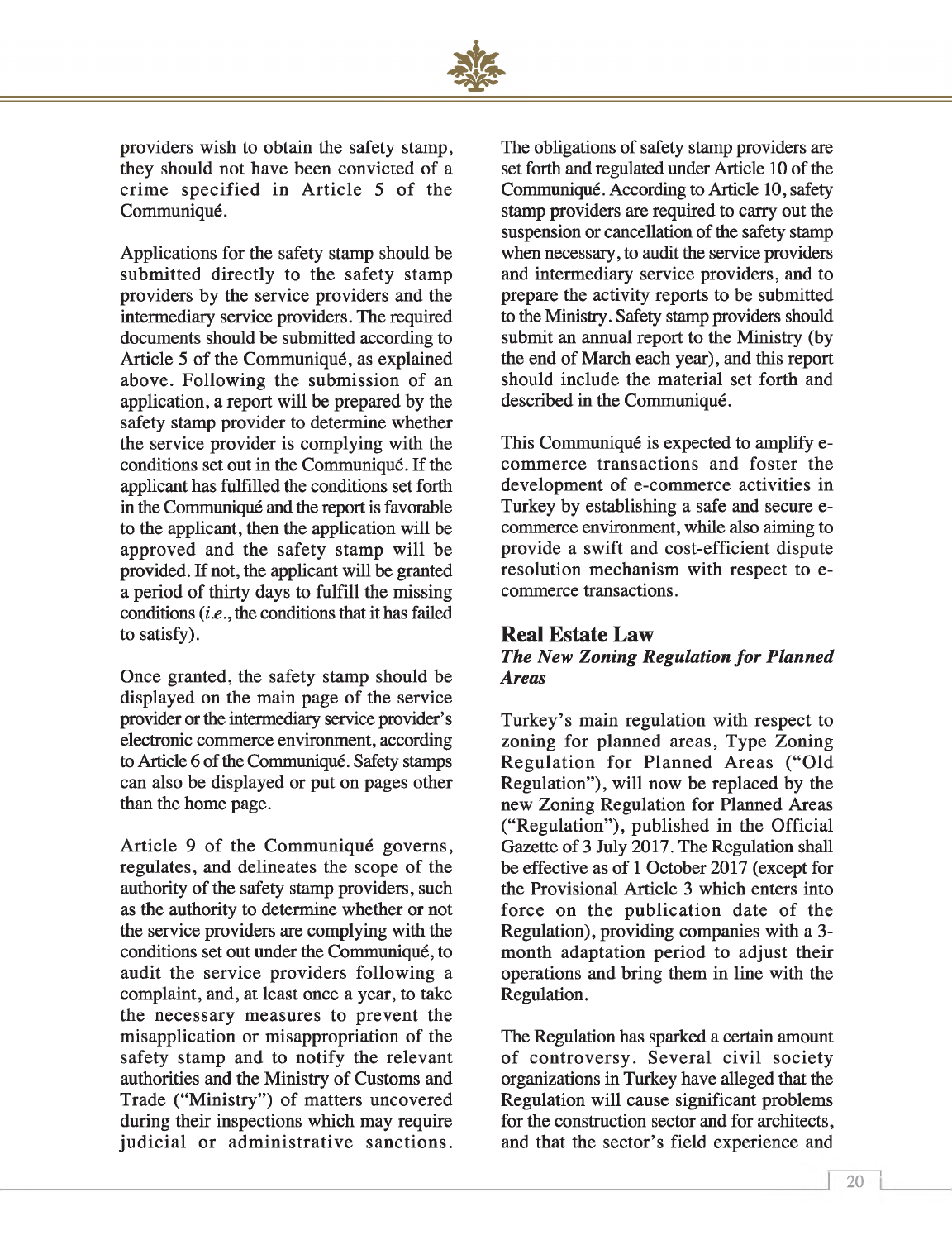

practical knowledge were not reflected in the Regulation. Below are some of the most important changes and novelties introduced by the Regulation:

(1) The Regulation sets forth and clarifies the definitions of certain terms that were used in the old Regulation, but lacked a clear definition under the previous law, such as: (1) atrium, (2) yard, and (3) preliminary project *( "avan proje" in Turkish).*

(ii) One of the most significant changes brought into effect by the Regulation is the abolishment of studio apartments, which are defined as dwellings that consist of one main room and one bathroom. Pursuant to Article 5(25) of the Regulation, every single detached dwelling must consist of at least: (1) one living room, (2) one bedroom, (3) one kitchen or cooking area, (4) one bathroom or washing area, and (5) one toilet. Pursuant to Article 29(1) of the Regulation, the minimum net area of these rooms will be as follows: (1) living room,  $12.00 \text{ m}^2$ ; (2) bedroom,  $9.00 \text{ m}^2$ ; (3) kitchen or cooking area,  $3.30 \text{ m}^2$ ; (4) bathroom, 3.00 m2; (5) toilet, 1.20 m2. Another difference between the Old Regulation and the Regulation is that, pursuant to the Article 29(4) of the Regulation, if the built-in kitchen and the living room and the bathroom and the toilet area are designated to occupy the same space, then the size of that space must be at least equal to the sum of the minimum area requirements set forth for each individual room.

(iii) Previously, nurseries , playgrounds and child-care units whose total area was less than 750 m2 and which did not have a commercial purpose, would not be included in the calculation of the floor area *("emsal" in Turkish),* as long as such nurseries and childcare units did not exceed 5% of the total floor area. With the Regulation, only up to  $75 \text{ m}^2$ of nursery areas and child-care units which (i) do not have a commercial purpose, and (ii) are situated in basement or ground floors, will be excluded from the calculation of the floor area. The Regulation has imposed similar restrictions on other specific areas, such as leisure facilities or prayer rooms.

While the representatives of various stakeholder groups deemed this change to be restrictive and not beneficial to the public, the government has argued that this revision was necessary in order to prevent businesses from circumventing the law by including prayer rooms, balconies, *etc.,* in their project plans, and thus extending the area on which they could build their houses. Furthermore, the Regulation declares that the sum of all such areas that are excluded from the floorarea calculation, but that are nevertheless allowed in the zoning regulations, cannot exceed 30% of the total floor area of the plot.

(iv) According to the Regulation, a project contract signed with the project owner should include a provision with regard to the transfer of the copyright of the intellectual and artistic work related to the project. If there is no project contract or there is no such provision in the contract, then the project owner will be deemed to have waived his copyright regarding the intellectual and artistic work, pursuant to the Law on Intellectual and Artistic Works No. 5846.

#### **Anti-Dumping Law** *Trade Protection Instruments: Turkey's Safeguard Investigation on Toothbrushes*

In line with the World Trade Organization's ("WTO") announcement, $11$  published on its website on 3 May 2017, the Turkish Ministry of Economy ("Ministry") has initiated a safeguard investigation on toothbrush imports on 22 April 2017, and notified the WTO of its investigation, in accordance with Article 12.1(a) of the Agreement on Safeguards.12

 $11$  See at

<https://www> .wto .org/english/news\_e/news 17\_e/safe \_tur\_03 may 17\_e .htm

 $12$  Article 12.1(a) of the Agreement on Safeguards specifies that, "A Member shall immediately notify the Committee on Safeguards upon:

<sup>(</sup>a) initiating an investigatory process relating to serious injury or threat thereof and the reasons for it, (...)"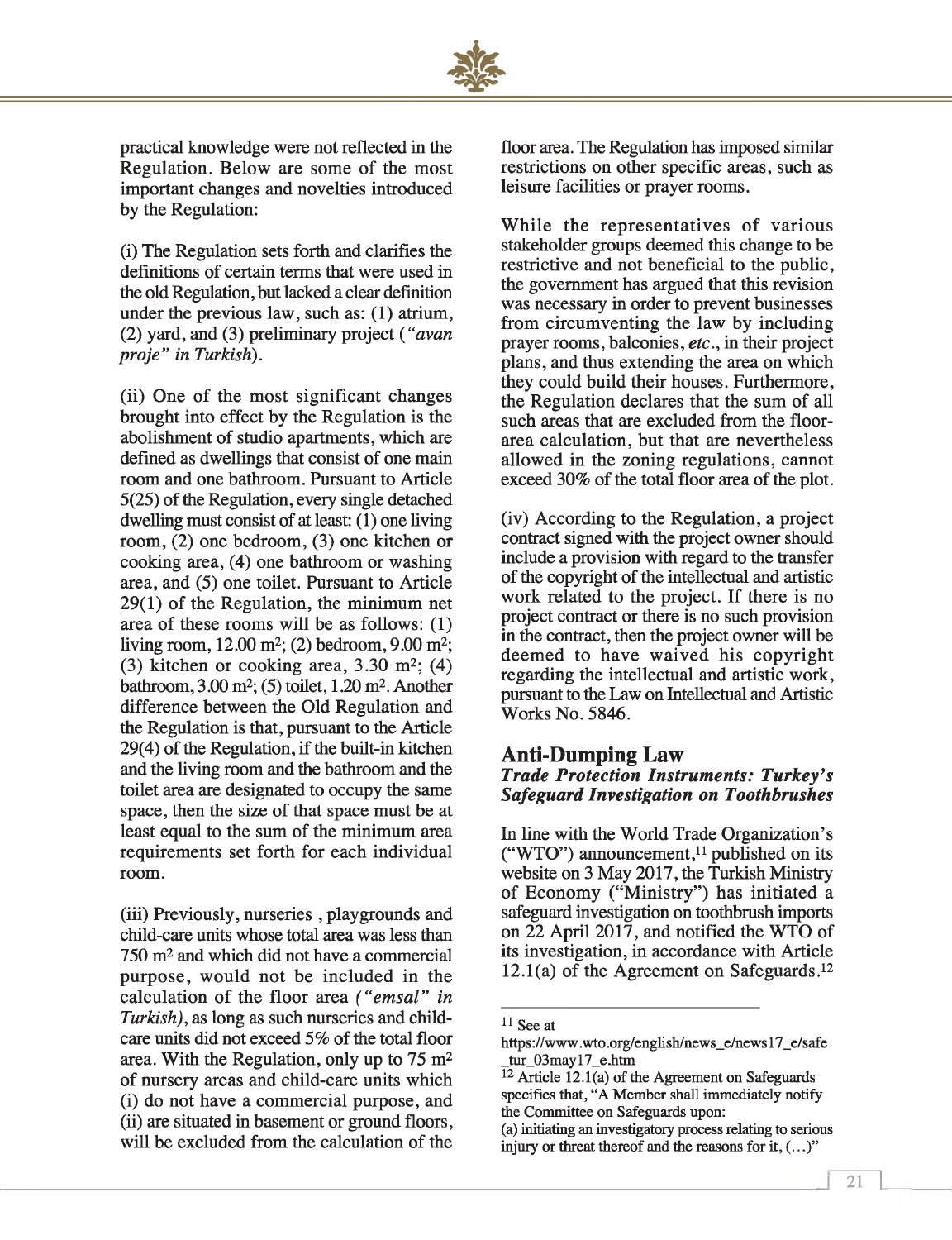

In Turkey, the Communiqué No. 2017/2 ("Communiqué") announcing the initiation of the investigation was published in the Official Gazette on 22 April 2017.

#### **- The product subject to the investigation**

The product subject to the investigation is "toothbrushes, including dentures," which is currently classified in the Turkish Customs Tariff Schedule under 9603.21.00.00.00 customs tariff code.

#### **- The reasons for the initiation of the investigation**

As explained in the Ministry's notification to the  $\hat{W}TO$ ,<sup>13</sup> the investigation was initiated upon an evaluation and assessment of a safeguard petition from the domestic toothbrush industry, and on the basis of the evidence and information contained therein.

Upon evaluation of the currently available information at hand, the Ministry determined that there had been an increase in imports of toothbrushes, both in absolute terms and relative to domestic production.

Furthermore, the Ministry stated in its notification that, "The information currently available shows a trend of decreasing profitability and a declining market share for the domestic industry, while inventories are increasing at the same time. Furthermore, even though consumption is growing, production and sales of domestic products have barely increased."

#### **- Who are the interested parties?**

As per Article 5 of the Communiqué, those

parties who have completed and provided the application form attached to the Communiqué ("Application Form for the Interested Party") to the Ministry within 20 days after the publication date of the Communiqué *(i.e., 22* April 2017), are accepted and acknowledged as interested parties in the investigation.

#### **- Procedure**

The Ministry has provided a Username and Password to those who have sent in the application form, in order for them to be able to access the "Online Questionnaire for the Interested Party." Interested parties were required to fill out the online questionnaire within the 30-day period following the initiation of the investigation. All correspondences with the Ministry must be made in Turkish.

Lastly, interested parties have the right to request a hearing before the investigating authority, by way of including this request in their application form.

#### **- Failure to cooperate**

As per Article 9 of the Communiqué, in cases in which an interested party does not provide the necessary information within the prescribed time limits or impedes the investigation, the investigation may be concluded and its ruling finalized on the basis of the available facts. If an interested party supplies false or misleading information to the investigating authority, such information will not be taken into account in the investigation.

#### **- What is a safeguard investigation?**

Safeguard and surveillance investigations are one of the trade protection instruments<sup>14</sup> designed to guard against injuries to domestic

<sup>&</sup>lt;sup>13</sup> A copy can be accessed at

https://docs.wto.org/dol2fe/Pages/FE\_Search/FE\_S S009-

DP.aspx?language=E&CatalogueIdList=236083&C urrentCatalogueIdIndex=0&FullTextHash=&HasEn glishRecord=True&HasFrenchRecord=True&HasSp anishRecord=True

<sup>&</sup>lt;sup>14</sup> Trade protection instruments consist of antidumping, anti-subsidy and safeguard and surveillance investigations.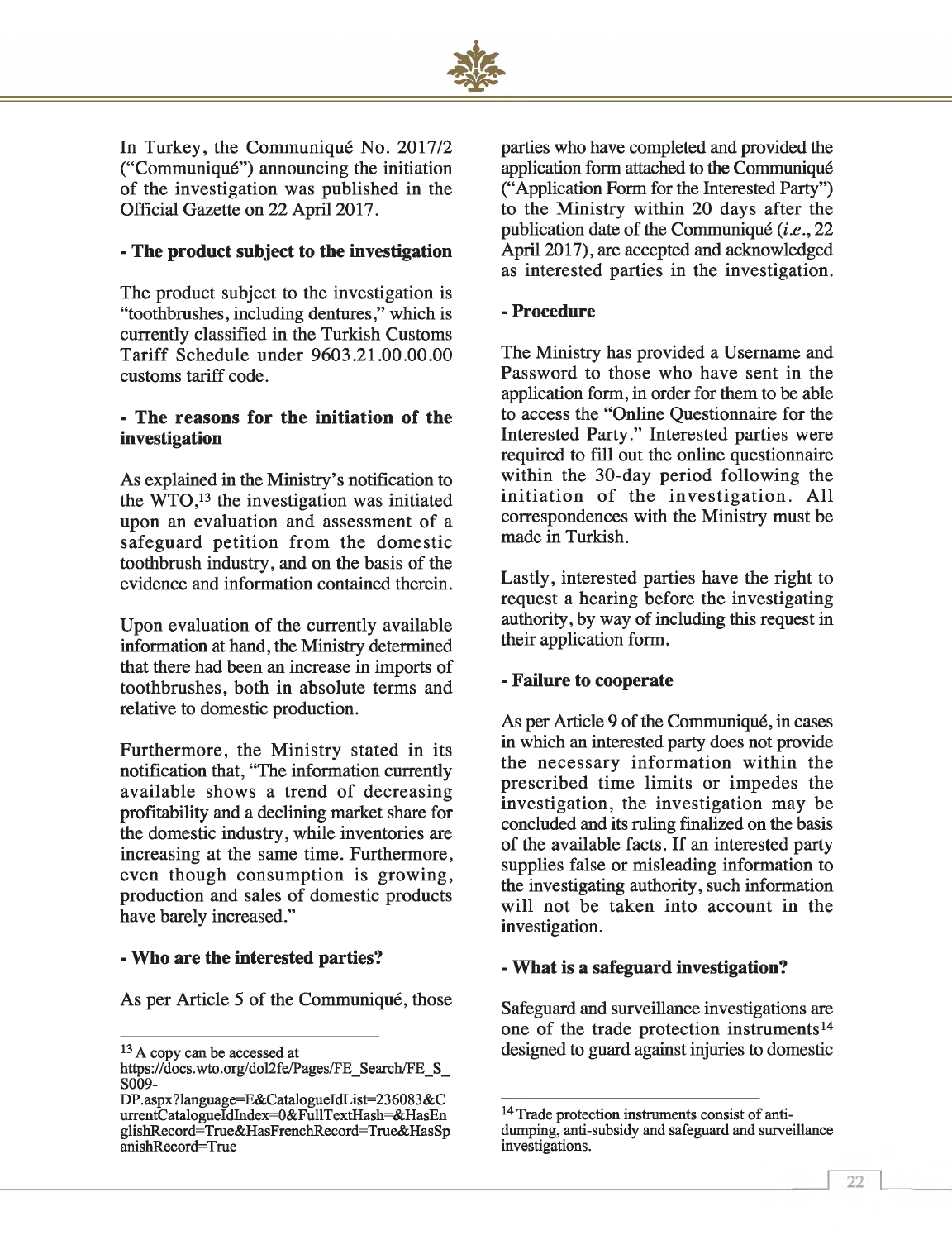

industry. Safeguard and surveillance investigations are conducted in line with the principles set forth under the Regulation on Surveillance Applications in Imports and the Regulation on Safeguard Measures in Imports.

A safeguard investigation aims to determine whether increased imports of a particular product cause, or threaten to cause, serious injury to a domestic industry.

As specified on the WTO's website:<sup>15</sup> "A WTO member may take a safeguard action *(i.e.,* restrict imports of a product temporarily) only if the increased imports of the product are found to be causing, or threatening to cause, serious injury."

#### **White Collar Irregularities** *The Importance of Having a Compliance Program*

With the increase in the number of anticorruption cases and the sky-rocketing fine amounts that the US Department of Justice ("DOJ"), the US Securities and Exchange Commission ("SEC") and other governmental authorities around the world have imposed in recent years, the importance of compliance as a concept and as a practice has increased exponentially. Today, many large companies either have an established compliance program, or aim to have one in the future. One of the most significant advantages of a compliance program that springs to mind is that compliance programs are necessary for fostering a culture of compliance, and that they help to detect and deter misconduct within a company. However, this is not the sole reason why many companies across the world are dedicating substantial resources to their compliance programs. This article seeks to illuminate these and other concrete benefits of compliance programs for companies both

15 See at

within and outside of the Foreign Corrupt Practices Act ("FCPA") jurisdiction, in addition to explaining what types of compliance programs best qualify for the concrete and extensive benefits.

#### **(I) When the FCPA Applies: Compliance as a Mitigating Factor**

A compliance program provides numerous benefits to a company—it helps to create and foster a compliance culture, and it detects and deters irregularities within the company. With that said, the most tangible benefit of a compliance program for those companies subject to FCPA jurisdiction is that an effective compliance program can qualify as a mitigating factor for reducing an FCPA fine. In addition, enforcement authorities may take the existence of a compliance program into account when considering whether to prosecute (or decline to prosecute) a case or enter into a plea agreement with the corporation under investigation. Therefore, compliance programs not only act as mitigating factors, they are even part of the prosecutorial calculus that may allow the company to evade a criminal judgment in the first place. Many legal documents and guidelines recommending the establishment of a compliance program also advise that such a compliance program needs to be a fully functioning, effective one, and not just a "paper program." A paper compliance program could be characterized as one with a well publicized anti-corruption policy, but where the company has a de facto policy of ignoring the policies outlined in the compliance documents and pressuring its employees to engage in unethical behavior, while the upper management looks the other way. Furthermore, a company that has an anticorruption policy but that has not established any other components of a proper and effective compliance program could also be viewed as a "paper program", which looks good on paper, but is not effective or functional in the real world.

[https://www.wto.org/english/news\\_e/newsl7\\_e/safe](https://www.wto.org/english/news_e/newsl7_e/safe) tur\_03may17\_e.htm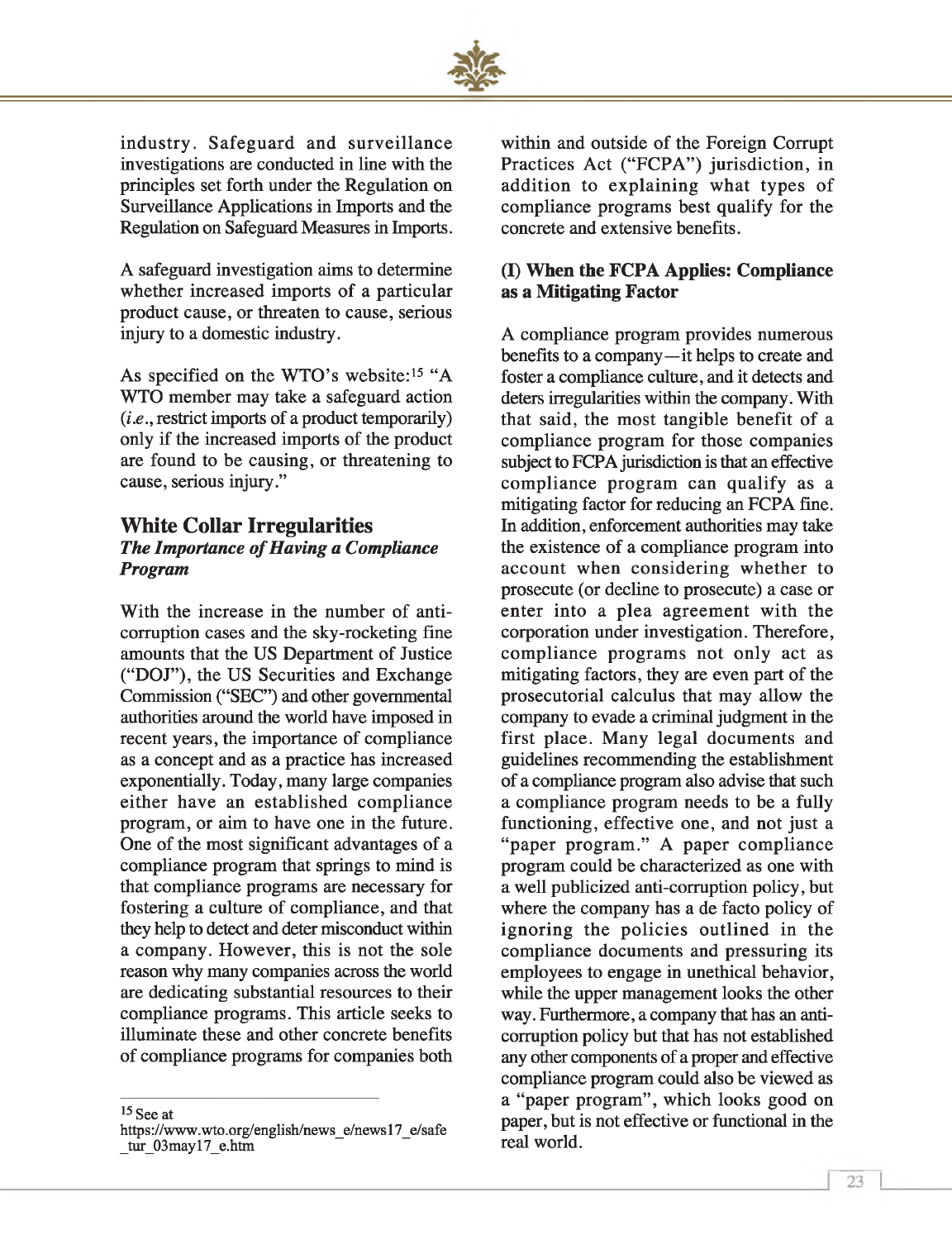

According to the Principles of Federal Prosecution of Business Organizations<sup>16</sup> ("Principles"), prosecutors should consider, among other factors, "the existence and effectiveness of the corporation's pre-existing compliance program"17 when determining whether to bring charges or negotiate plea agreements with a corporation. According to the Principles, when evaluating a compliance program, the prosecutors should ask the following three questions: (i) How well is the compliance program designed? (ii) Is it applied sincerely and in good faith? (iii) Does it work? The prosecutors should determine whether a compliance program is only a "paper program" or an effective one designed, implemented, reviewed, and revised appropriately.18 In a similar vein, the U.S. Sentencing Guidelines ("Guidelines") also advise that the existence of an effective compliance and ethics program can be considered as a mitigating factor when organizations are being sentenced. The SEC's Seaboard Report,<sup>19</sup> which lists the criteria that the SEC takes into consideration when determining whether to take any enforcement action or to bring reduced charges against a company, lists the existence of compliance programs among its criteria.

A benchmark case in which the enforcement authorities declined to prosecute a corporation, largely due to its existing compliance program, is the 2012 Morgan Stanley case. According to the DOJ's press release, even though Morgan Stanley's former managing director for its real-estate business conspired with others to enrich himself and a Chinese official, the DOJ declined to prosecute Morgan Stanley. This was because, *"Morgan Stanley maintained a system of internal controls meant*  *to ensure accountability for its assets and to prevent employees from offering, promising or paying anything of value to foreign governm ent officials. M organ Stanley's internal p olicies, w hich were updated regularly to reflect regulatory developments and specific risks, prohibited bribery and addressed corruption risks associated with the giving of gifts, business entertainment, travel, lodging, meals, charitable contributions and employment. Morgan Stanley frequently trained its employees on its internal policies, the FCPA and other anti-corruption laws. Between 2002 and 2008, Morgan Stanley trained various groups of Asia-based personnel on anti-corruption policies 54 times. During the same period, Morgan Stanley trained Peterson on the FCPA seven times and reminded him to comply with the FCPA a t least 35 tim es. M organ S ta n le y 's compliance personnel regularly monitored transactions, randomly audited particular employees, transactions and business units, and tested to identify illicit payments. M oreover, M organ Stanley conducted extensive due diligence on all new business partners and imposed stringent controls on paym ents made to business partners."20*

At the opposite end of this scale is the VimpelCom case of 2016. VimpelCom was fined \$397 million by the US authorities for conspiring to violate the FCPA.21 The DOJ heavily criticized VimpelCom's compliance program and its operation in the deferredprosecution agreement that was entered into between the parties:<sup>22</sup>

(i) VimpelCom had no Chief Compliance Officer ("CCO") at the time it entered the Uzbek market,

<sup>16</sup>USAM § 9-28.000 (2008).

 $^{17}_{12}$  USAM § 9-28.28.300 (2008).

<sup>18</sup> USAM § 9-28.800 (2008).

<sup>&</sup>lt;sup>19</sup> U.S. Securities and Exchange Commission, Report of Investigation Pursuant to Section 21(a) of the Securities Exchange Act of 1934 and Commission Statement on the Relationship of Cooperation to Agency Enforcement Decisions (2001).

<sup>20</sup> [https://www.justice.gov/opa/pr/former-morgan](https://www.justice.gov/opa/pr/former-morgan-stanley-managing-director-pleads-guilty-role-evading-intemal-controls-required)[stanley-managing-director-pleads-guilty-role-evading](https://www.justice.gov/opa/pr/former-morgan-stanley-managing-director-pleads-guilty-role-evading-intemal-controls-required)[intemal-controls-required](https://www.justice.gov/opa/pr/former-morgan-stanley-managing-director-pleads-guilty-role-evading-intemal-controls-required)

<sup>21</sup> [https://www.justice.gov/opa/pr/vimpelcom-limited](https://www.justice.gov/opa/pr/vimpelcom-limited-and-unitel-llc-enter-global-foreign-bribery-resolution-more-795-million)[and-unitel-llc-enter-global-foreign-bribery-resolution](https://www.justice.gov/opa/pr/vimpelcom-limited-and-unitel-llc-enter-global-foreign-bribery-resolution-more-795-million)[more-795-million](https://www.justice.gov/opa/pr/vimpelcom-limited-and-unitel-llc-enter-global-foreign-bribery-resolution-more-795-million)

<sup>22</sup><http://fcpa.stanford.edu/fcpac/documents/4000/00> 315.pdf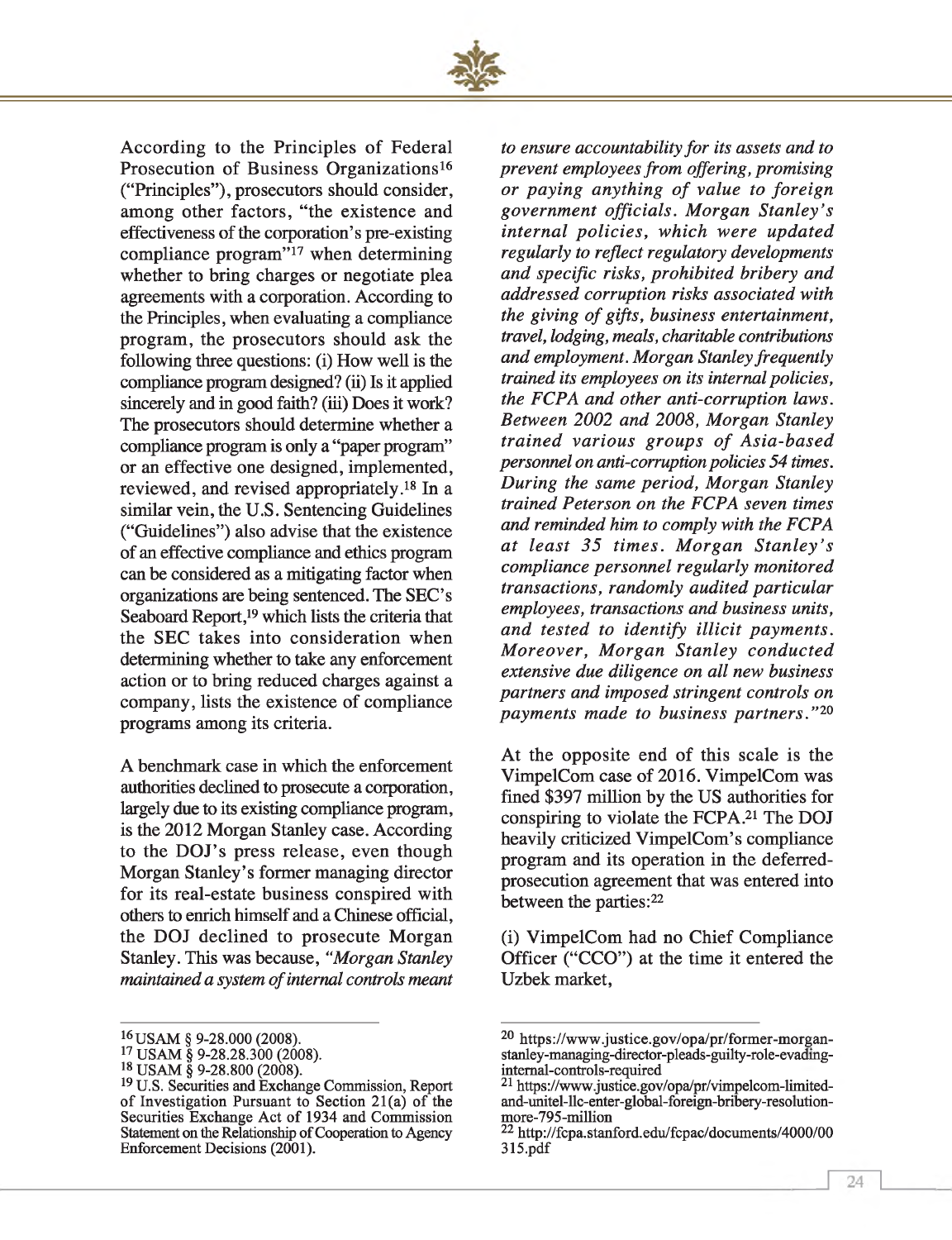

(ii) When a CCO was finally appointed, the junior executive selected for the position had no background in compliance and was not given any staff or support,

(iii) VimpelCom had no dedicated compliance function until 2013, and the CCO only became a senior management position in 2014, (iv) VimpelCom had little to no anti-corruption compliance program for the duration of the conspiracy; in fact, VimpelCom's only anticorruption policy was summarized and encapsulated in two paragraphs within VimpelCom's code of conduct,

(v) FCPA training for employees was inadequate and performed in an ad hoc manner during the course of the corruption conspiracy, (vi) As the DOJ stated in the deferredprosecution agreement, "In short, rather than implement and enforce a strong anti-corruption ethic, VimpelCom sought ways to give itself plausible deniability of illegality while proceeding with business transactions known to be corrupt."23

#### **(II) Outside FCPA Jurisdiction - The Benefits of a Compliance Program**

Even for companies that are not subject to FCPA jurisdiction, having a compliance program is becoming increasingly more important. In recent years, many governments have adopted legislation that either introduces compliance programs as a defense for corruption offenses<sup>24</sup> or establishes their existence as mitigating factors.25 Even the B20 Cross-Thematic Group on Responsible Business Conduct & Anti-Corruption advised G-20 governments to recognize the compliance efforts of the private sector.26

Moreover, even if a company is not under FCPA jurisdiction, it may still conduct business with and have commercial ties to other companies that do fall under FCPA jurisdiction. Finally, companies that do fall under FCPA jurisdiction may require a local company with whom it does business to maintain a compliance program for self-protection purposes, when doing business outside the US. Therefore, establishing a robust compliance program may be an excellent way for a company to distinguish itself from its competitors. Global companies are mindful of their reputation and the FCPA risks that they may confront. In fact, thirdparty due diligence is one of the essential elements of an effective compliance program. Thus, a local company that wishes to enter into a business relationship with a global company may be one step ahead of its competitors if it proves that it does have a compliance program in place, even though it does not fall within FCPA jurisdiction

#### **(III) Conclusion**

There are numerous benefits to establishing and sustaining a robust compliance program: companies may be able to get plea agreements instead of criminal judgments, they may use the compliance program as a mitigating factor when fines are imposed, and compliance programs may even qualify as defenses in corruption cases. Furthermore, compliance programs detect and deter wrongdoings within the company, and they may confer competitive advantages, particularly to local companies who aim to do business with a global company. However, companies wishing to enjoy these advantages should not lose sight of one crucial fact: Effective compliance programs comprise more than just a code of conduct, and "paper programs" may not fool enforcement authorities.

*1*

<sup>23</sup> Ibid.

<sup>&</sup>lt;sup>24 "In</sup> Spain, a recent amendment to the Spanish Criminal Code (SCC) has introduced an affirmative defense of compliance.", Spain: New Affirmative Compliance Defense, (19 June 2017, 22:20), [http://www.traceintemational.org/blog/136/Spain\\_N](http://www.traceintemational.org/blog/136/Spain_N) ew\_Affirmative\_Compliance\_Defense

 $25$  "(...) the enforcer will take into account the 'existence of internal mechanisms and procedures of integrity, audit and incentive for the reporting of irregularities, as well as the effective enforcement of codes of ethics and codes of conduct within the organization' (free translation)", Art. 7, VIII of the Brazilian Clean Companies Act, [http://fcpacompliancereport.com/2015/03/compliance](http://fcpacompliancereport.com/2015/03/compliance-programs-under-the-brazilian-clean-companies-act/)[programs-under-the-brazilian-clean-companies-act/](http://fcpacompliancereport.com/2015/03/compliance-programs-under-the-brazilian-clean-companies-act/) (last visited 16 July 2017).

<sup>26</sup> [https://www.b20germany.org/fileadmin/user\\_](https://www.b20germany.org/fileadmin/user_) upload/documents/B20/b20-ctg-rbac-policy-paper.pdf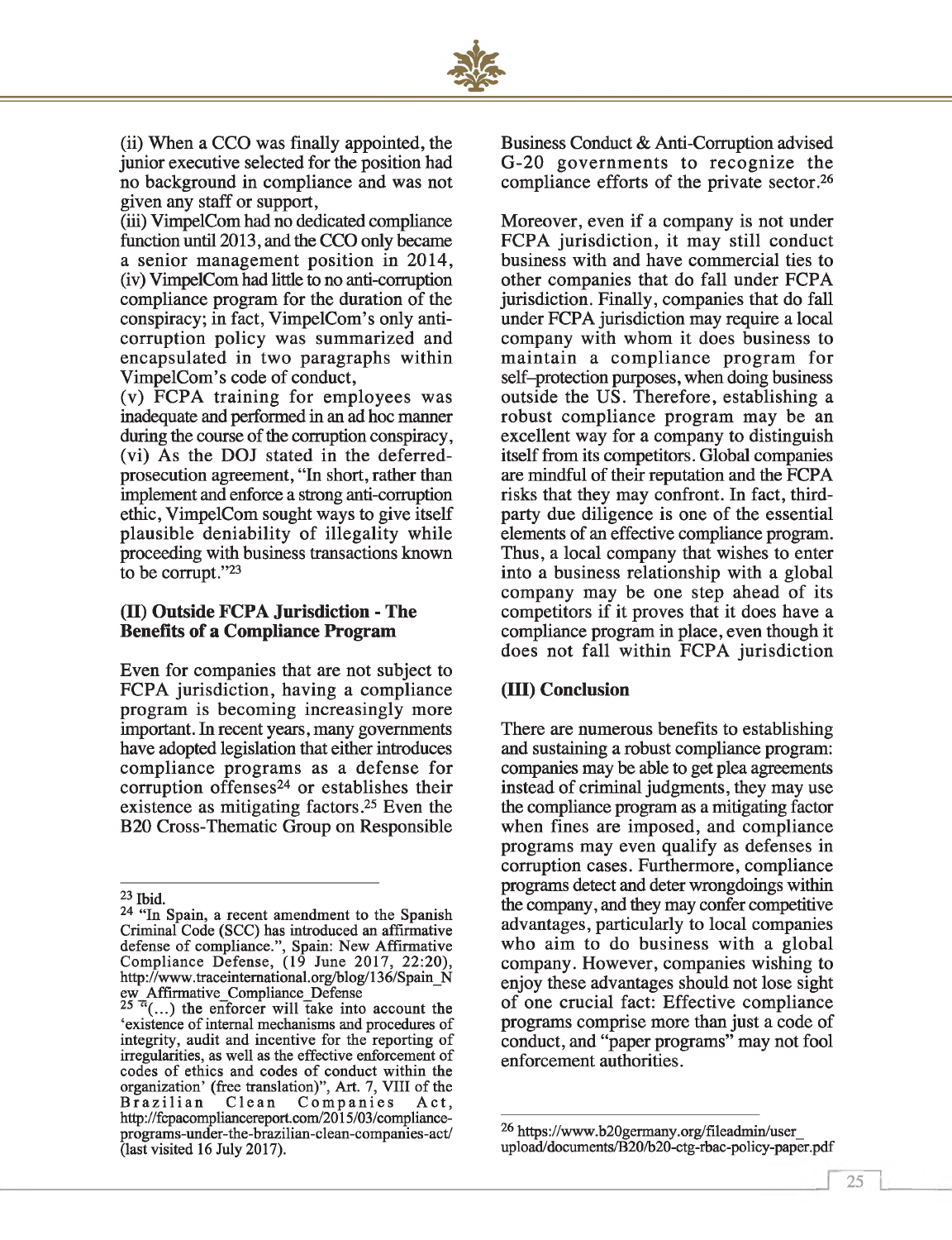

*EUG,Attomeys-at-Law is an eminent, independent Turkish law firm based in Istanbul. The firm was founded in 2005.*

*ELIG is committed to providing its clients with high-quality legal services. We combine a solid knowledge of Turkish law with a business-minded approach to develop legal* solutions that meet the ever-changing needs of our clients in their international and *domestic operations.*

*Our legal team consists of 70 lawyers. We take pride in being able to assist our clients* in all fields of law. Our areas of expertise particularly include competition law, *corporate law, M&A, contracts law, white collar irregularities and compliance, data protection and cybersecurity law, litigation and dispute resolution, Internet law, technology, media and telecommunications law, intellectual property law, administrative law, real estate law, anti-dumping law, pharma and healthcare regulatory, employment law, and banking and finance law.*

*As an independent Turkish law firm , ELIG collaborates with many international law firms on various projects.* 

*For further information, please visit [www.elig.com.](http://www.elig.com)*